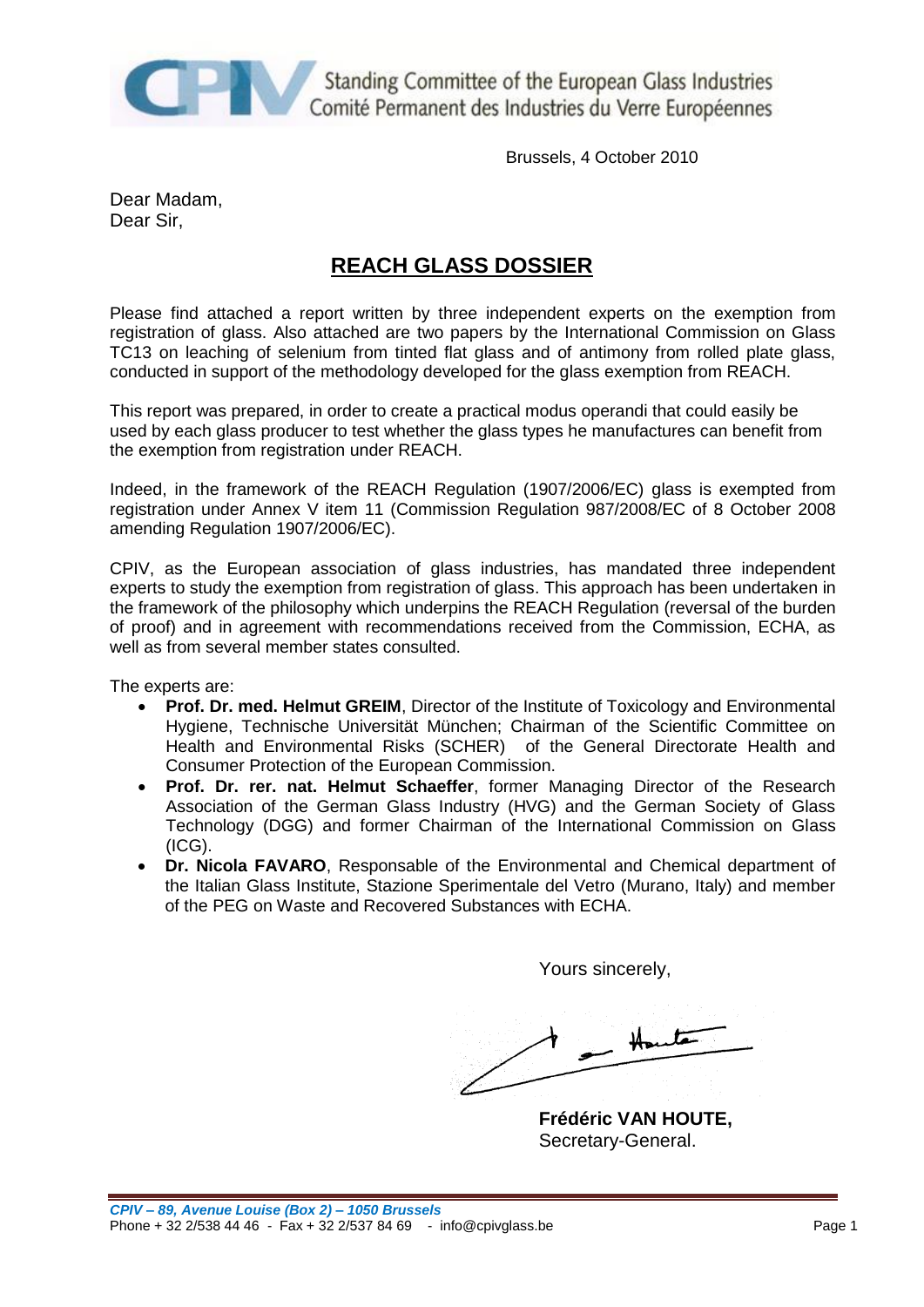# REACH DOSSIER

Exemption from registration for glass under REACH regulation n. 1907/2006/EC

Prof. Helmut Greim Prof. Helmut Schaeffer Dr. Nicola Favaro

Brussels, 12 November 2009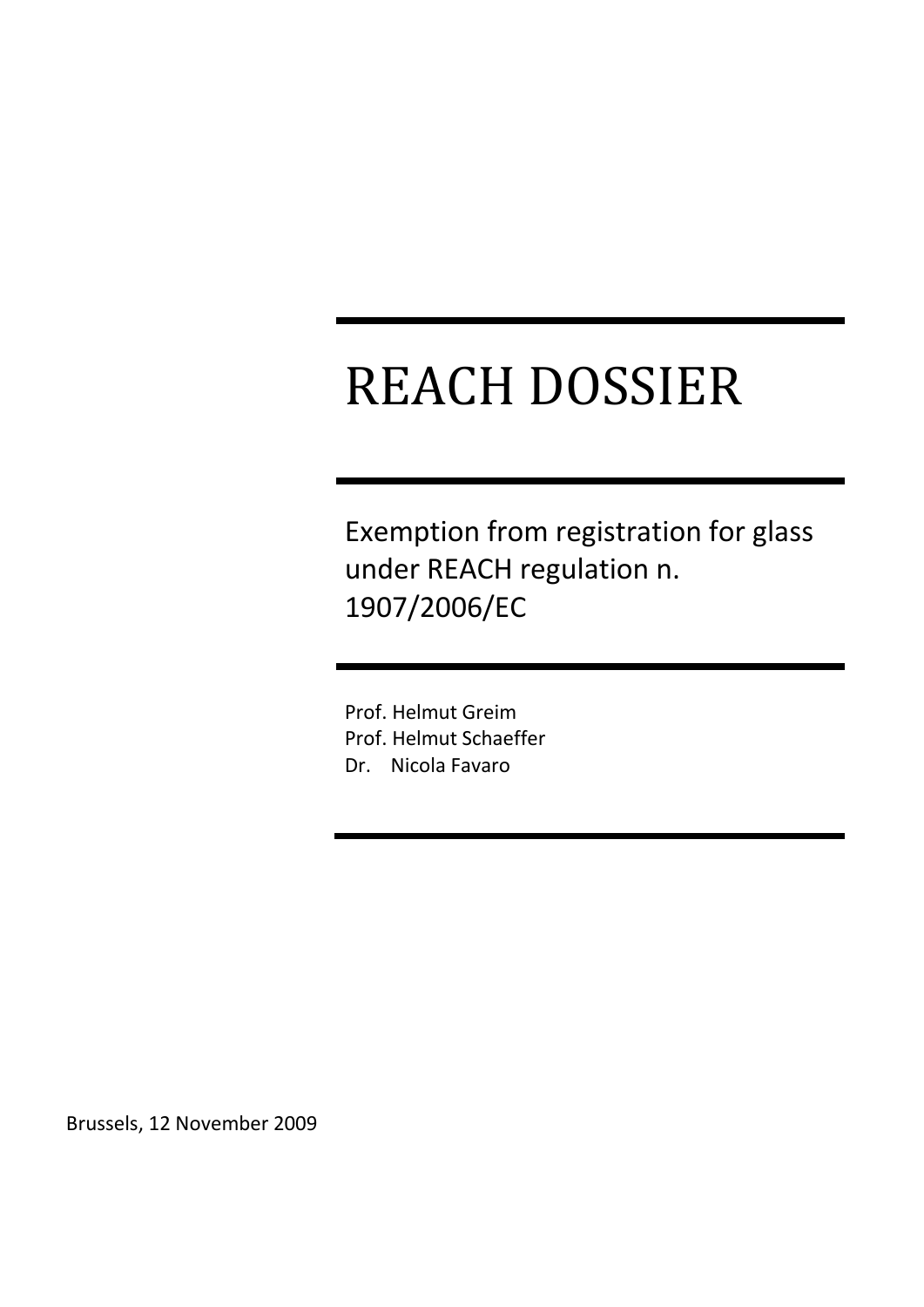### 1) REACH regulation and glass industry

REACH is the EU Regulation on Registration, Evaluation, Authorization and Restriction of Chemicals. It entered into force on 1<sup>st</sup> June 2007. It streamlines and improves the former legislative framework on chemicals of the European Union (EU).

REACH makes industry responsible for assessing and managing the risks posed by chemicals and for providing appropriate safety information to their users. In parallel, the European Union can take additional measures on highly dangerous substances, where there is a need for complementary action at EU level.

As far as glass is concerned, in June 2008 the EU Commission and the Member States have come to a political compromise defining glass in the following way: "Glass is a state of a substance, rather than a substance as such". On this basis, glass should be treated as a UVCB substance, which means a substance of "unknown or variable composition, complex reaction products or biological materials"<sup>1</sup> .

Based on the previous definition and the specific generic characteristic of inertness of glass, in October 2008, the EU Commission added glass to the list of substances exempted from certain provisions under REACH (ANNEX V of the REACH Regulation)<sup>2</sup>, in particular Title II (registration of the substances), Title V (downstream users) and Title VI (evaluation).

However, to be exempted the glass has to fulfil the following requirement:

"The following substances unless they meet the criteria for classification as dangerous according to Directive 67/548/EEC and provided that they do not contain constituents meeting the criteria as dangerous in accordance with Directive 67/548/EEC present in concentrations above the lowest of the applicable concentration limits set out in Directive 1999/45/EC or concentration limit set out in Annex 1 to Directive 67/548/EEC, unless conclusive scientific experimental data show that these constituents are not available throughout the life-cycle of the substance and those data have been ascertained to be adequate and reliable: Glass, ceramic frits".

The aim of the present document is to provide guidelines to glass manufacturers to check if their glass is exempted according to the previous requirements as stated in Annex V item 11 of the REACH regulation.

Moreover, some real examples of applications of the guidelines are reported at the end of the present document.

l

<sup>&</sup>lt;sup>1)</sup> 4th Meeting of the Competent Authorities for the implementation of Regulation (EC) 1907/2006 (REACH) 16-17 June 2008 <sup>2)</sup> Commission Regulation (EC) No 987/2008 of 8 October 2008 amending Regulation (EC) No 1907/2006 of the European

Parliament and of the Council on the Registration, Evaluation, Authorisation and Restriction of Chemicals (REACH) as regards Annexes IV and V (1)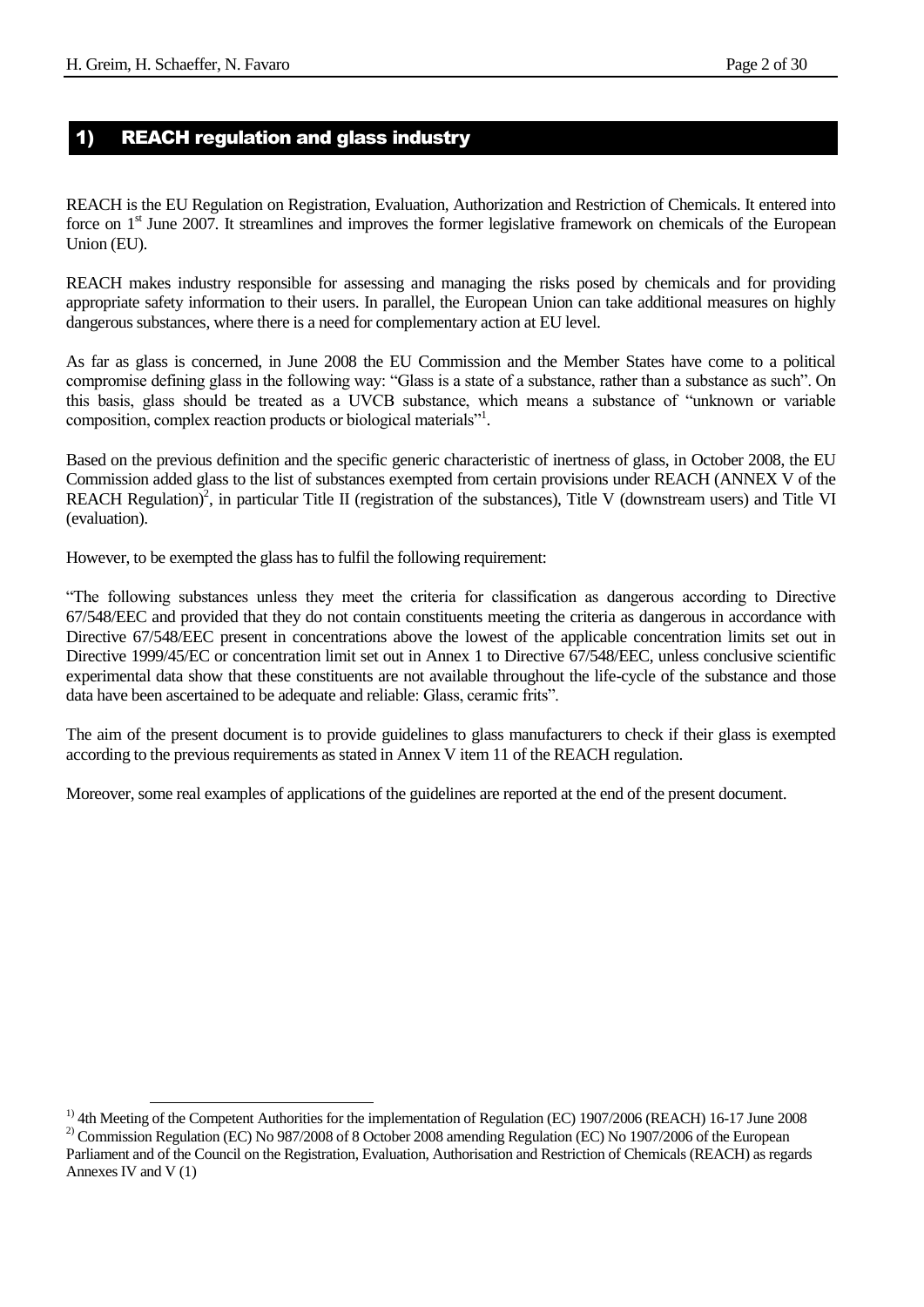# 2) Overview of the glass industry

The glass industry can be divided into the following sub sectors:

- container glass
- flat glass
- continuous filament glass fibre
- domestic glass
- specialty glass
- glass wool

Glass industry raw materials are largely solid inorganic compounds, either naturally occurring minerals or synthetic products. They vary from very coarse materials to finely ground powders. The main raw materials used in the glass production are listed in Table 3.1 of the DRAFT GLASS BREF<sup>3</sup>

Glass is a substance of variable composition, which for simplicity is expressed by convention in terms of oxide of the constituents' elements (SiO<sub>2</sub>, Na<sub>2</sub>O, CaO, B<sub>2</sub>O<sub>3</sub>, etc). Although conventionally, glass compositions are expressed as oxides of the different components, glass is a non-crystalline or vitreous inorganic macromolecular structure, which does not contain the chemical components of the different raw materials.

The glass classification is normally made considering the chemical composition. The DRAFT GLASS BREF gives four main categories:

- soda-lime-silica glass
- borosilicate glass
- lead crystal glass
- specialty glass.

l

The principle glass compositions for each common type of glass are shown below. As stated glass may contain minor constituents but these are normally below 1%. This dossier should not be interpreted as covering glasses where such minor constituents exceed 1% unless supported by test evidence.

#### Soda-lime-silica glass for container, flat glass and domestic glass

This category includes more than 95 % of the glass produced in Europe. A typical soda-lime-silica glass composition is normally included between the following percentages:

- 71-75 % silicon dioxide (derived mainly from quartz sand)
- 12-16 % sodium oxide (mainly from soda ash)
- 10-15 % calcium oxide (mainly from limestone)
- 0.5-3 % aluminium oxide (mainly from feldspar or oxides of aluminium)

Low levels (normally below 1 % w/w) of other components can be present to impart specific properties to the glass, like colouring dopants (example Cr, Fe, Co, Se), fining dopants (example Sb) reducing dopants (example graphite).

Opal glass (domestic glass or flaconnage) can contain also some percentage points of fluoride or phosphate.

In some compositions a portion of calcium oxide or sodium oxide can be replaced by magnesium oxide or potassium oxide respectively.

<sup>&</sup>lt;sup>3)</sup> table 3.1 ° Draft Reference Document on Best Available Techniques in the Glass manufacturing" July 2009 (http://eippcb.jrc.es/reference/\_download.cfm?twg=gls&file=gls\_d2\_07-2009.pdf)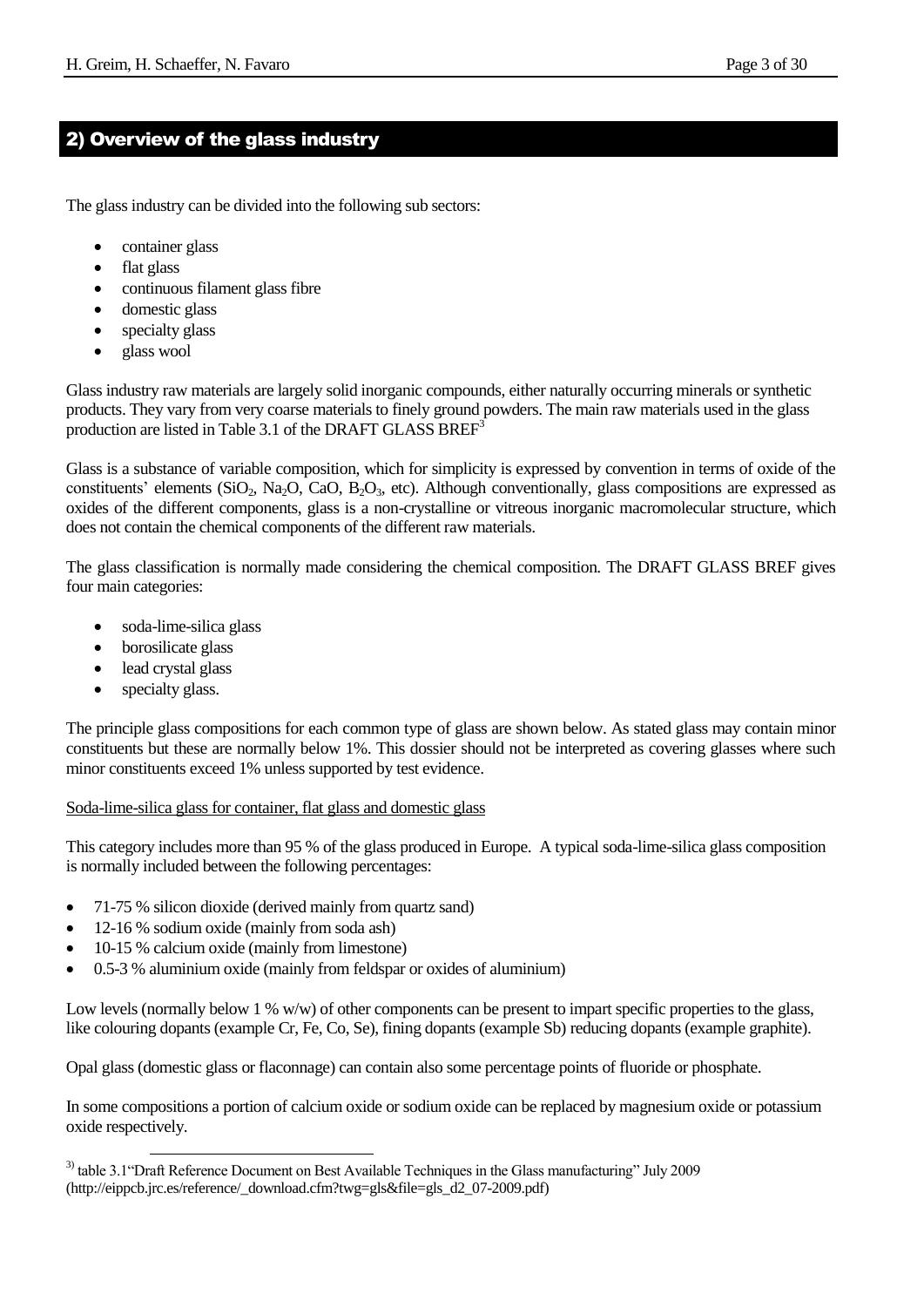#### Borosilicate glass for continuous filament fibres, glass wool, domestic glass (cookware) and special applications

The typical composition of borosilicate glass is included between the following percentages:

- 50-80 % silicon dioxide (derived mainly from quartz sand)
- 5-20 % boron trioxide (derived mainly from borax, boric acid or colemanite)
- 16-25 % calcium or magnesium oxide (mainly from limestone or dolomite)
- 0-16 % aluminium oxide (mainly from feldspar or oxides of aluminium)
- 1-15 % sodium oxide or potassium oxide
- Other components (normally below 1 %) can be present to impart specific properties to the glass, like Ti, Fe and fluoride

#### Lead crystal for domestic glass

A typical composition for lead crystal glass is:

- $\bullet$  54-65 % silicon dioxide
- 25-30 % lead oxide
- 13-15 % sodium or potassium oxide
- Other components (normally below 1 %) can be present to impart specific properties to the glass

#### Specialty glass

Specialty glass covers a wide variety of glass. It is generally based on a soda-lime-silica composition, borosilicate or aluminosilicate composition, plus others compounds designed to impart specific properties to the glass.

The chemical composition of the main products is reported in Table 2.8 of the DRAFT GLASS BREF<sup>4</sup>

 4) table 2.8 "Draft Reference Document on Best Available Techniques in the Glass manufacturing" July 2009 (http://eippcb.jrc.es/reference/\_download.cfm?twg=gls&file=gls\_d2\_07-2009.pdf)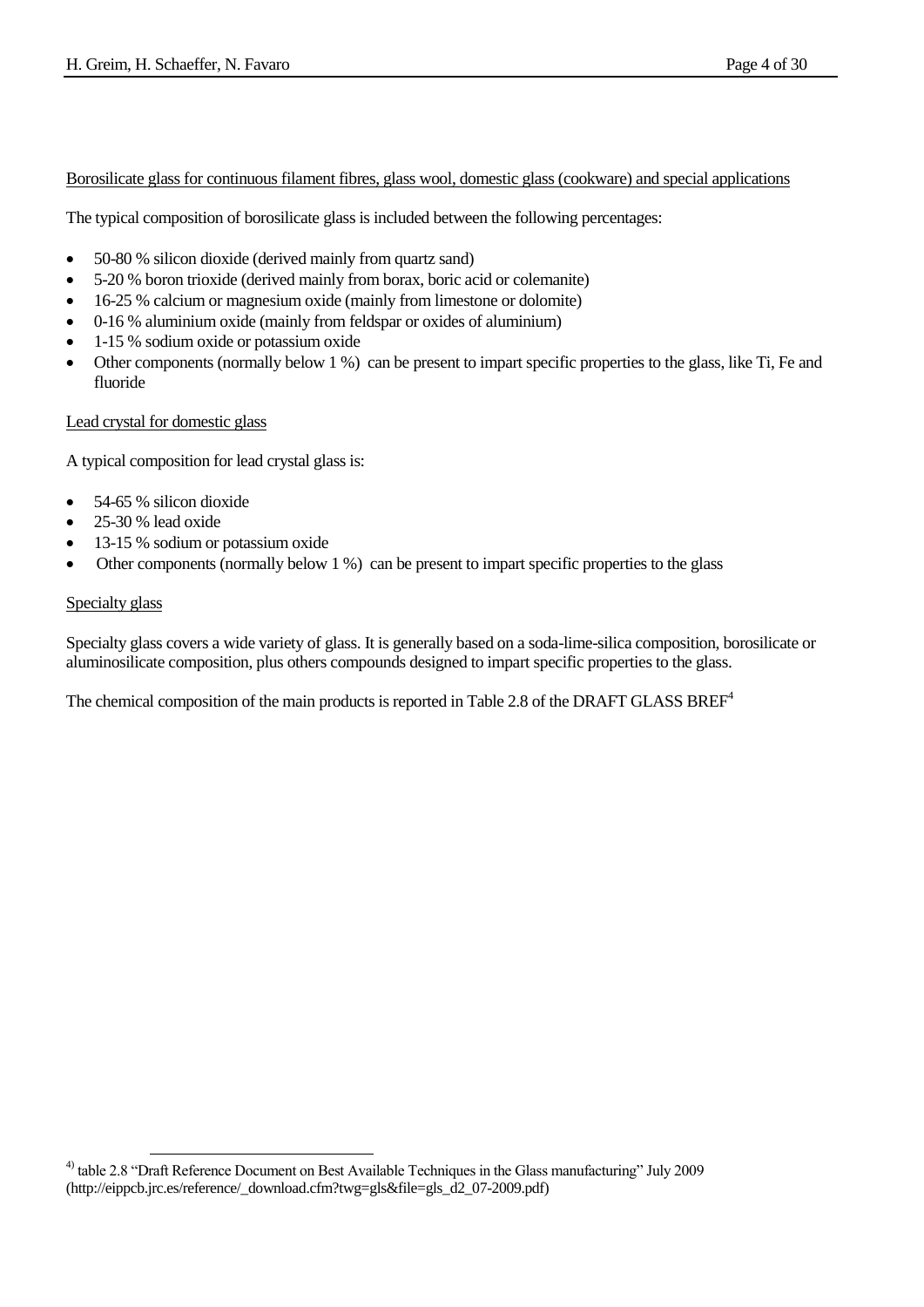#### 3) Interpretation of the exemption text

The text in item 11 of Annex V to the REACH Regulation that excludes glass from the obligation to register is as follow:

"The following substances unless they meet the criteria for classification as dangerous according to Directive 67/548/EEC and provided that they do not contain constituents meeting the criteria as dangerous in accordance with Directive 67/548/EEC present in concentrations above the lowest of the applicable concentration limits set out in Directive 1999/45/EC or concentration limit set out in Annex 1 to Directive 67/548/EEC, unless conclusive scientific experimental data show that these constituents are not available throughout the life-cycle of the substance and those data have been ascertained to be adequate and reliable: Glass, ceramic frits".

The EU Directives on classification, labelling and packaging of substances (Directive 67/548/EEC) and preparations (Directive 1999/45/EC) are being replaced by the EU Regulation 1272/2008/EC (called "CLP Regulation") which implements the "Globally Harmonized System of Classification and Labelling of Chemicals". For the purpose of this document we will consider only Directive 67/548/EEC, as this is the directive mentioned in REACH ANNEX V.

Considering the CPIV interpretation of the exemption and the Partner Expert Group (PEG) draft guidelines for Annex V currently present on the ECHA webpage<sup>5</sup> the glass exemption wording can be interpreted following three steps:

- 1) glass is not exempted if it (as a substance as such) meets the criteria for classification as dangerous according to Directive 67/548/EEC
- 2) glass is exempted if it is not dangerous (as substance as such) and it does not contain constituents meeting the criteria as dangerous in accordance with Directive 67/548/EEC in concentrations above the lowest of the applicable concentration limits set out in Directive 1999/45/EC or concentration limit set out in Annex 1 to Directive 67/548/EEC
- 3) glass is exempted if it is not dangerous (as substance as such) and conclusive scientific experimental data show that the constituents, meeting the criteria as dangerous in accordance with Directive 67/548/EEC present in concentrations above the lowest of the applicable concentration limits set out in Directive 1999/45/EC or concentration limit set out in Annex 1 to Directive 67/548/EEC (see previous point 2), are not available throughout the life-cycle of the substance. Those data have to be ascertained to be adequate and reliable.

#### *It is the responsibility of the producer to prove that his glass is exempted.*

l

<sup>5)</sup> [http://guidance.echa.europa.eu/guidance4\\_en.htm](http://guidance.echa.europa.eu/guidance4_en.htm)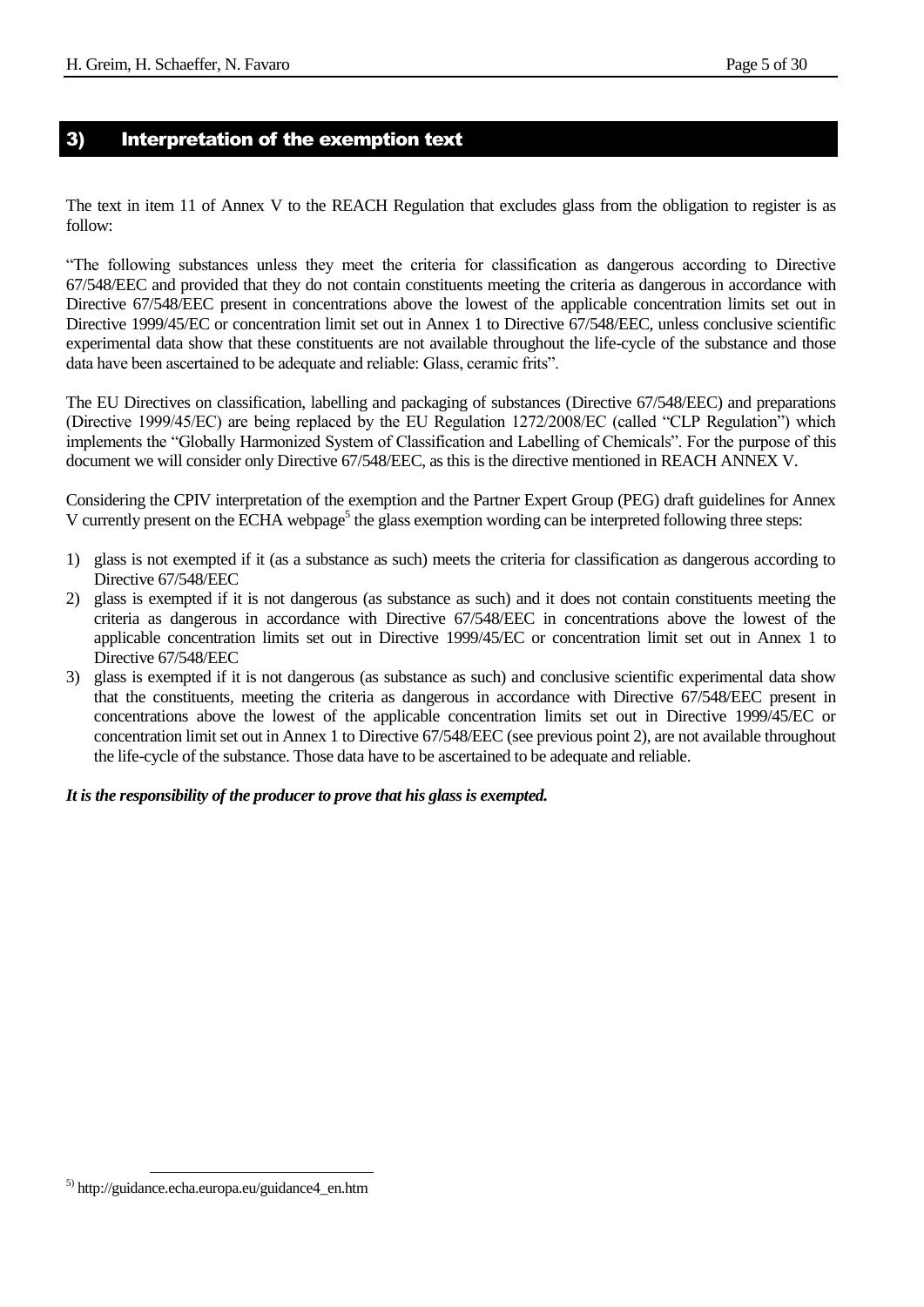#### 4) Explanation of the items to check

#### *4.1) STEP ONE: Glass is not exempted if it (as a substance as such) does meet the criteria for classification as dangerous according to Directive 67/548/EEC*

Based on the last updated version of the Annex 1 of the Directive 67/548/EEC (CLP Regulation) only certain categories of Man Made Vitreous Fibres (MMVF)<sup> $67$ </sup> are listed as a dangerous substance.

#### *Assessment step one*

*Those categories of Man Made Vitreous Fibres included in Annex 1 of Directive 67/548/EEC are not exempted and need to be registered. For all the other kinds of glass the following criterion needs to be checked.* 

#### *4.2) STEP TWO: Glass is exempted if it does not contain constituents meeting the criteria as dangerous in accordance with Directive 67/548/EEC in concentrations above the lowest of the applicable concentration limits set out in Directive 1999/45/EC or concentration limit set out in Annex 1 to Directive 67/548/EEC*

To understand the previous sentence it is important to clarify the meaning of "constituents".

#### *Definition of constituents*

- Constituents are not defined in the REACH Regulation. However, a definition can be found in the RIP 3.10 Guidance Document: "Any single species present in a substance that can be characterized by its unique chemical identity".
- Glass is obtained by a mineralogical process, resulting in a chemical network (matrix). Its constituents are closely linked together and are in a specific chemical environment, totally different from the initial state (raw materials), and from that does not occur in simple compounds such as metals or oxides. The toxicological effect of the constituents present in the glass are different from that foreseeable for the raw materials. Under normal conditions, glass never releases metal or oxide as direct dissociation products, but rather dissolved ionic metal compounds as Na<sup>+</sup>, K<sup>+</sup>, Ca<sup>2+</sup>, Mg<sup>2+</sup>, etc or soluble organic complexes<sup>8</sup>

On this basis it is possible to state that:

l

- no single species present in the glass can be characterized by its unique chemical identity and form;
- no single species present in the glass has maintained the form and the chemical characteristics of the raw materials;
- no single species eventually released from the glass has maintained the form and the chemical characteristics of the raw materials.

7) "Man-made vitreous (silicate) fibres with random orientation with alkaline oxide and alkali earth oxide

<sup>&</sup>lt;sup>6)</sup> CPIV is representing the "Continuous Filament Glass Fibre sector". However, it is not the intention of this dossier to make any representation concerning other categories of Man Made Vitreous Fibres and their regulatory status under REACH, as e.g. mineral wool (glass, wool, stone wool, slag wool) which is represented by EURIMA.

<sup>(</sup>Na2O+K2O+CaO+MgO+BaO) content greater than 18 % by weight" (cod. 650-016-00-2): REGULATION (EC) No 1272/2008 OF THE EUROPEAN PARLIAMENT AND OF THE COUNCIL of 16 December 2008 on classification, labelling and

packaging of substances and mixtures, amending and repealing Directives 67/548/EEC and 1999/45/EC, and amending Regulation (EC) No 1907/2006)

<sup>&</sup>lt;sup>8)</sup> Ahmed, A.A. and Youssof, I.M. Dissolution of lead crystal glass (24% PbO) in aqueous solutions of ethyl and methyl alcohols, Glass Technol. 37(1), 21-28 (1996)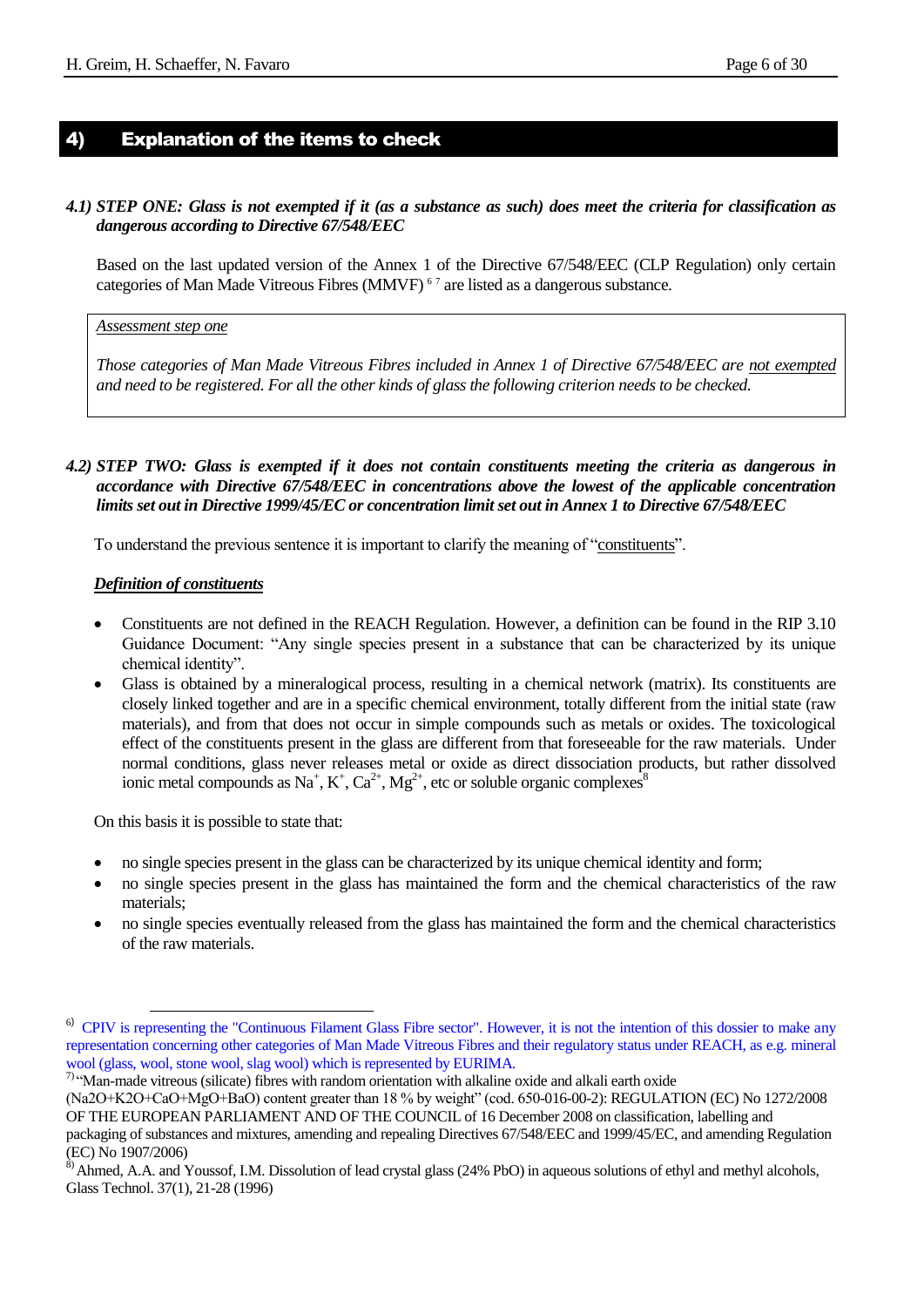Therefore it seems appropriate to interpret "dangerous constituents" in the glass as elements meeting the criteria for classification as dangerous in all their chemical forms according to Directive 67/548/EEC (example "lead compounds with the exception of those specified elsewhere in this annex").

*Constituents classified as dangerous according to Annex 1 of Directive 67/548/EEC* 

Based on the last updated version of Directive 1999/45/EC and Annex 1 of Directive 67/548/EEC and the previous considerations, the following substances of those normally used to produce glass (see Chapter 2), are classified as dangerous:

| Table 1: update classification of substances according to Annex 1 of Directive 67/548/EEC and Directive 1999/45/EC $^9$ |  |
|-------------------------------------------------------------------------------------------------------------------------|--|
|                                                                                                                         |  |

| <b>Substance</b>                                                                                                                                                                                                                                                             | <b>Classification</b>                                                    | Concentration limit set out in<br>annex 1 Directive 67/548/EEC                   | concentration limit set<br><b>Directive</b><br>in<br>out<br>1999/45/EC |
|------------------------------------------------------------------------------------------------------------------------------------------------------------------------------------------------------------------------------------------------------------------------------|--------------------------------------------------------------------------|----------------------------------------------------------------------------------|------------------------------------------------------------------------|
| antimony compounds, with the<br>exception of the tetroxide $(Sb2O4)$ ,<br>pentoxide ( $Sb_2O_5$ ), trisulphide ( $Sb_2S_3$ ),<br>pentasulphide $(Sb_2S_5)$ and those<br>specified elsewhere in this Annex                                                                    | Xn: R20/22<br>N: R51/53                                                  | Xn: R20/22: C $\geq$ 0.25 %                                                      | Xn: $C \geq 1\%$<br>$N: C > 0.1\%$                                     |
| arsenic compounds, with the exception<br>of those specified elsewhere in this<br>annex                                                                                                                                                                                       | T: R23/25<br>$N: R50-53$                                                 | T: R23/25, R33: $C \ge 0.2 \%$<br>Xn: R20/22: 0.1 % $\leq$ C < 0.2 %             | T: $C \geq 0.1 \%$<br>N: $C \geq 0.1 \%$                               |
| cadmium compounds, with the<br>exception of sulphoselenide<br>(xCdS.yCdSe) reaction mass of<br>cadmium sulphide with zinc sulphide<br>(xCdS.yZnS), reaction mass of<br>cadmium sulphide with mercury<br>sulphide (xCdS.yHgS), and those<br>specified elsewhere in this Annex | Xn: R20/21/22<br>$N: R50-53$                                             | Xn: R20/21/22: $C \ge 0.1 \%$                                                    | Xn: $C \geq 1\%$<br>N: $C \geq 0.1 \%$                                 |
| chromium (VI) compounds, with the<br>exception of barium chromate and of<br>compounds specified elsewhere in this<br>annex                                                                                                                                                   | Canc. Cat.2: R49, R43<br>$N: R50-53$                                     |                                                                                  | Carc. cat 2: $C > 0.1 \%$<br>$N: C > 0.1\%$                            |
| lead compounds with the exception of<br>those specified elsewhere in this annex                                                                                                                                                                                              | Repr. cat. 1: R61<br>Repr. cat. 3: R62<br>Xn: R20/22, R33<br>$N: R50-53$ | Repr. cat. 3: R62: $C \ge 2.5\%$<br>Xn: R20/22: $C > 1\%$<br>R33: $C \ge 0.5 \%$ | Repr. cat 1: $C \ge 0.1 \%$<br>$Xn: C > 1\%$<br>N: $C \geq 0.1 \%$     |
| selenium compounds except cadmium<br>sulphoselenide                                                                                                                                                                                                                          | T: R23/R25, R33<br>$N: R50-53$                                           |                                                                                  | $T: C \geq 0.1 \%$<br>N: $C \geq 0.1 \%$                               |

Others substances are listed as dangerous compounds in all their forms in Annex 1 of Directive 67/548/EEC (beryllium, mercury, thallium and uranium) but they are not normally present in the glass composition (see Chapter 2) and for this reason they are not taken into consideration in this document.

For constituents not still listed as "general compounds" in Annex 1 of Directive 67/548/EEC, it is responsibility of the producer to evaluate their possible dangerousness according to the criteria set out in Directive 67/548/EEC in concentrations above the lowest of the applicable concentration limits set out in Directive 1999/45/EC. In this case table 1 has to be integrated with those constituents and with the relative concentration limits.

#### *Assessment step two*

l

*If all constituents in the glass listed in the previous Table 1 are below the lowest concentration limits set out in Directive 1999/45/EC or Annex 1 of the Directive 67/548/EEC, the glass can be considered as exempted. In this case no further steps are needed.*

*If the glass has at least one constituent listed in Table 1 above the concentration limit, the requirement is not respected. In this case the next step has to be taken.*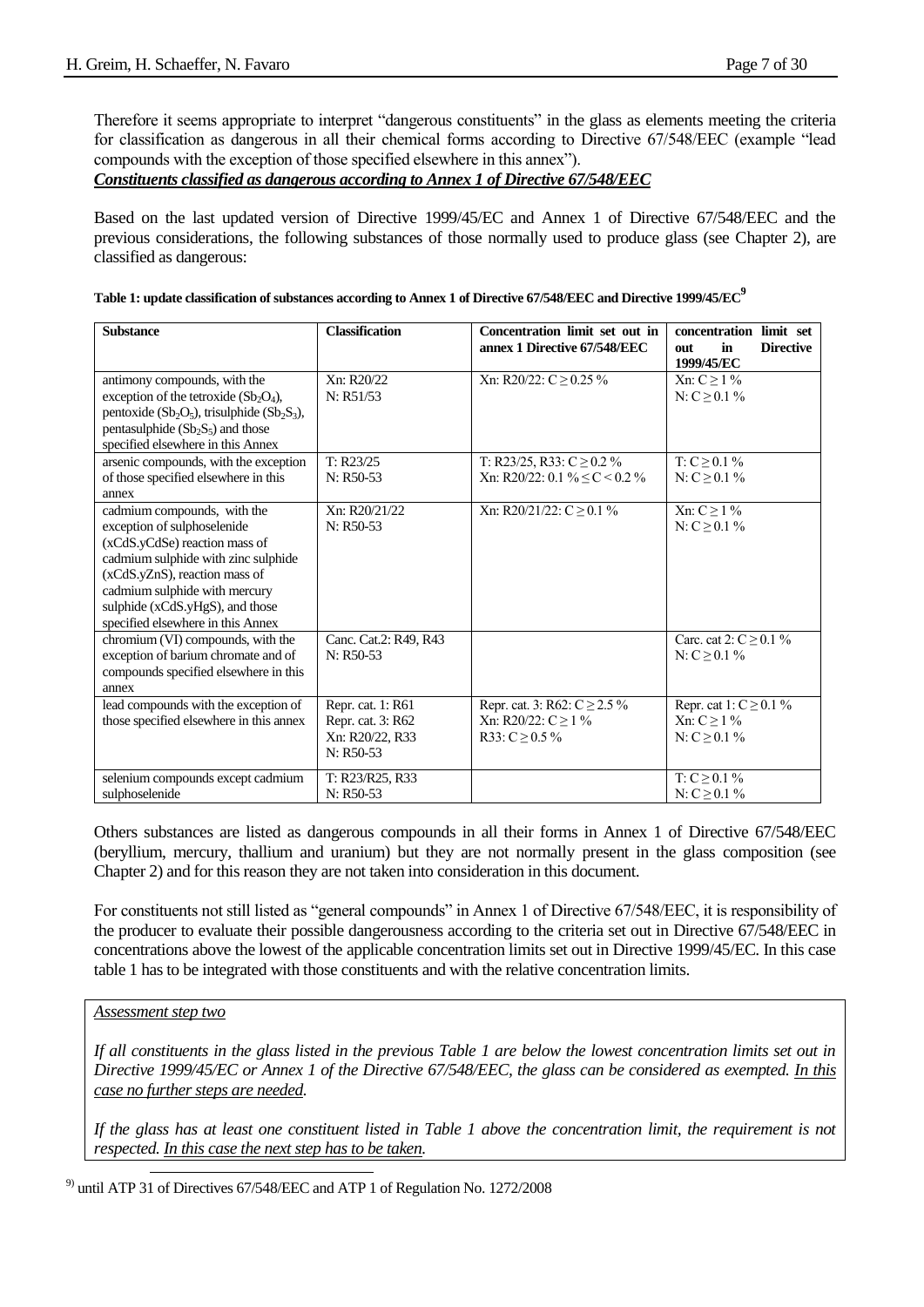#### *4.3) STEP THREE: Glass is exempted if conclusive scientific experimental data show that its constituents, meeting the criteria as dangerous in accordance with Directive 67/548/EEC in concentrations above the lowest of the applicable concentration limits set out in Directive 1999/45/EC or concentration limit set out in Annex 1 to Directive 67/548/EEC, are not available throughout the life-cycle of the substance. Those data have been ascertained to be adequate and reliable.*

It is clear that the requirement applies only to the constituents of Table 1, or other constituents that are added for specific purposes and meeting the criteria as dangerous.

There is much evidence that non-soluble glass is inert and does not pose any danger to human health and the environment along the lifecycle:

- Glass is characterized by a continuous and essentially non-crystalline or vitreous inorganic macromolecular structure, which is highly insoluble and inert.
- Glass is also considered as inert and has been granted derogations or exemptions in European legislation (Landfill Directive, Packaging Directive, RoHS Directive…).
- Glass vessels (and most often borosilicate glass vessels) are extensively used in "in vitro" tests, also under REACH, clearly illustrating that glass is one of the most chemically and biologically inert materials known<sup>10</sup>.

However, to verify the requirement "constituents are not available throughout the life-cycle of the substance" in a adequate and reliable way, the glass industry needs to apply a unequivocal "pass or fail" test.

#### *Availability throughout the life-cycle*

Considering the life-cycle of glass it is possible to identify four main ways in which glass can release substances:

- Release of dust in the workplace due to cutting, grinding, etc. especially during the preparation or secondary processing of an article inside the glass industry;
- Release of metals into foods, beverages, cosmetics and drugs due to leaching from glass container, tableware or flaconnage in the specific matrices
- Release of metals into the environment; due to leaching from windows, car glass, etc in specific environmental matrices, such as water, rain, etc.;
- Release of metals on landfill due to leaching of metal from glass after the disposal in landfill

In the table below are reported the main ways of release of substances for some important kinds of glass articles.

|                                                 | <b>Release of</b><br>dust in the<br>workplace | <b>Release of metals</b><br>into foods, beverage,<br>cosmetics, drugs | <b>Release of</b><br>metals into the<br>environment | <b>Release of</b><br>metals on<br>landfill |
|-------------------------------------------------|-----------------------------------------------|-----------------------------------------------------------------------|-----------------------------------------------------|--------------------------------------------|
| Building glass (windows, solar<br>panels, etc.) | X                                             |                                                                       | X                                                   | X                                          |
| Glazing for automotive                          | X                                             |                                                                       | X                                                   | X                                          |
| Container glass, tableware and<br>flaconnage    | X                                             | X                                                                     |                                                     | X                                          |
| Glass articles for domestic use                 | X                                             |                                                                       |                                                     | X                                          |

l <sup>10)</sup> Regulation n°440/2008 of 30th of may 2008 laying down tests methods pursuant to REACH regulation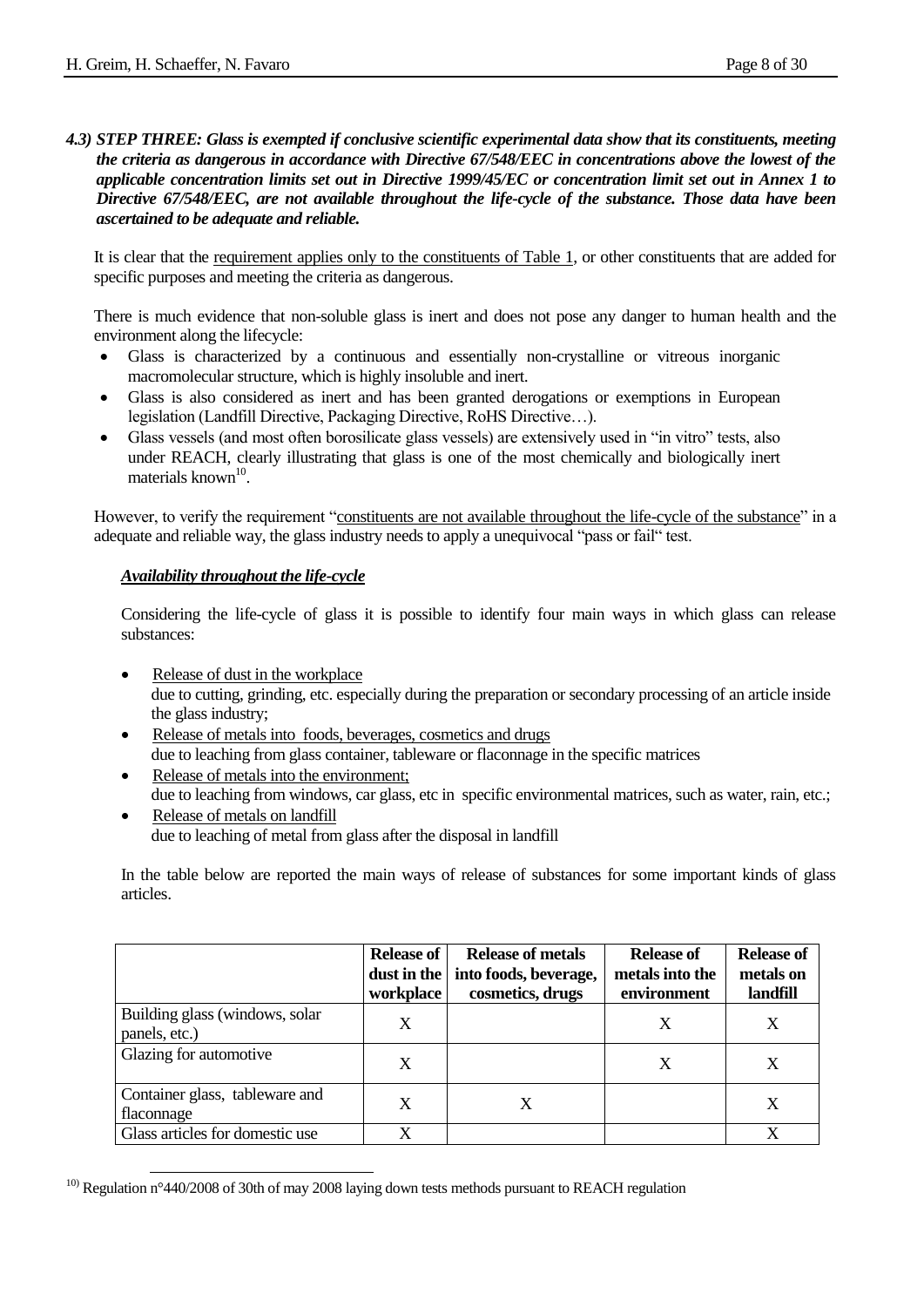|                                           | <b>Release of</b><br>workplace | <b>Release of metals</b><br>dust in the   into foods, beverage,<br>cosmetics, drugs | <b>Release of</b><br>metals into the<br>environment | <b>Release of</b><br>metals on<br>landfill |
|-------------------------------------------|--------------------------------|-------------------------------------------------------------------------------------|-----------------------------------------------------|--------------------------------------------|
| (tableware, cooking, vases, mirrors, etc) |                                |                                                                                     |                                                     |                                            |
| Continuous filament glass fibre           | X                              |                                                                                     |                                                     |                                            |

#### *Analysis of each individual way of release*

#### *Release of dust in the workplace*

Based on currently available information, there are no specific occupational exposure limits for "glass dust" in the workplace (only generic dust exposure levels i.e. "inert dust"). Moreover, all possible exposure sources related to the glass manufacturing process are well known and controlled and well covered by existing regulations. BATs (best available techniques) are defined in the glass manufacturing "IPPC BREF (BAT Reference Document)" since 2001. For instance, for downstream processes, emissions of particulates from "dusty processes" are strongly reduced by cutting, grinding, polishing under liquid or applying a bag filter system.

*Compliance with the specific regulations regarding dust in the workplace and dust emissions ensures that availability of dangerous substances is well controlled and far below any potential dangerous situations. For this reason it is not taken into consideration.* 

#### *Release of metals into food, beverage, cosmetics, drugs*

The release of metals from containers, tableware, flaconnage, etc. in these specific matrices is in general very low. The characteristics of inertness of the glass, compared with others materials, are well known. Moreover, there are many specific national regulations that fix specific leaching test and limits in the context of the food contact regulations. The update list of European and national legislation regarding food contact is reported in EU report "References of the European and national legislations working document"<sup>11</sup>. The international standard ISO 7086:2000 defines the test method (Part 1) and the permissible limits (Part 2) to verify the release of lead and cadmium from glass hollowware in contact with food. Lead crystal glass is regulated by a specific European agreement which defines the test methods and limit values for lead leaching from glass tableware into foodstuffs<sup>12</sup>. The reference for drugs and cosmetics is the European Pharmacopoeia<sup>13</sup>

*Compliance with those specific regulations ensures that availability of dangerous substances is well controlled and far below any potentially dangerous levels. For this reason it is not necessary to be taken into consideration.* 

#### *Release of metals into the environment*

l

The release of metals from glass in contact with specific environmental matrices, such as water, rain, etc. (windows, automotive glass, etc.) is irrelevant, considering the very well known inertness of glass and its long life time without loss of weight. As reported in "Annex H - Guidance in testing for environmental impact assessment, treatment evaluation and regulatory compliance aspects example: glass and glass products – M/135"of the report "Evaluation of a horizontal approach to assess the possible release of dangerous

<sup>&</sup>lt;sup>11)</sup> European Commission - Health & consumer protection directorate-general, "references of the European and National legislations working document (version updated 28 March 2008)" http://eur-lex.europa.eu

 $12)$  Council of Europe, Partial Agreement in the Social and Public Health Field, "Lead leaching from glass tableware and food stuff – version1", 22.09.2004: http://www.coe.int/t/e/social\_cohesion/soc-sp/public\_health/food\_contact/presentation.asp#TopOfPage

<sup>13</sup>) European Pharmacopoeia 6° edition: http://www.edqm.eu/en/Ph\_Eur\_Reference\_Standards-627.html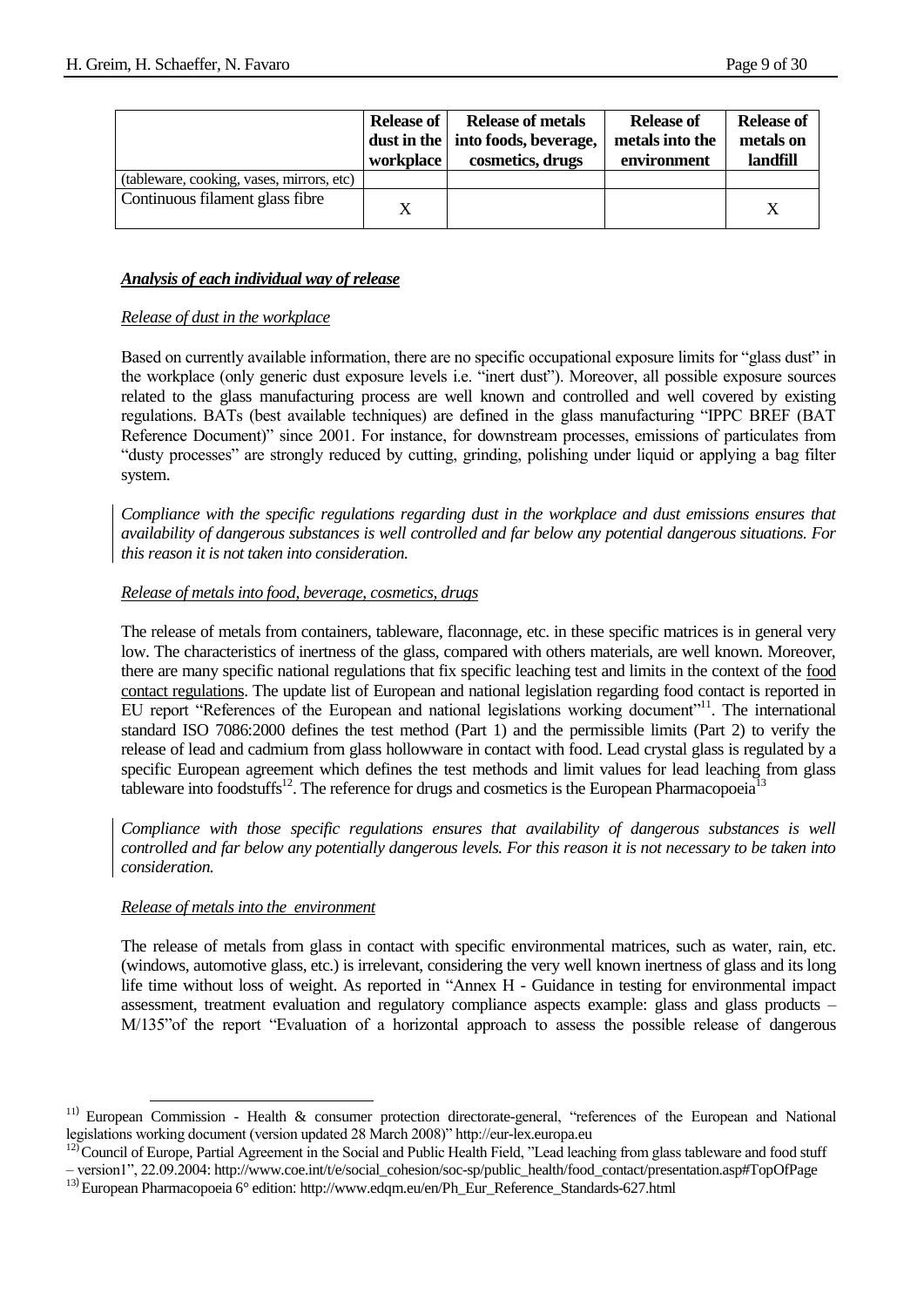substances from construction products in support of requirements from the construction products Directive (tr2)"<sup>14</sup> leaching of metals from common glass types to soil & groundwater can be considered non-critical

*In the rare cases where the constituents listed in Table 1 are above the limit concentrations the leaching test performed according to the standard for testing of waste EN 12457-2 is, according the same report*<sup>14</sup>, the most *appropriate*.

#### *Release of metals on landfill*

Release of metals during the disposal of glass in landfill is the only way that should be taken into consideration for all types of glass (end of life).

Consistent with the position adopted by the Commission (e.g. Toys Directive), the meeting of adequately and reliably set limits of a leaching test is an accepted methodology to demonstrate the non-availability of the constituents.

In the specific case where the constituents listed in Table 1 are above the concentration limits, the most appropriate and applicable leaching test to evaluate the release of constituents in environmental liquid matrices and/or during the disposal in landfill, seems to be the test laid down in Chapter 2.2 "Criteria for landfills for non-hazardous waste" in Council Decision 2003/33/EC. It introduces criteria for acceptance of non-hazardous waste at landfills and leaching thresholds that have been set to ensure that no contamination of the environment occurs.

The limit values for acceptance of a waste as non-hazardous material according to Council Decision 2003/33/EC ( $L/S = 10$  *l/kg*) are given in Table 2 for the relevant elements used in a glass formulation and meeting the criteria for classification as dangerous in all their chemical forms according to Directive 67/548/EEC (see Table 1).

| <b>Element</b> | <b>Leaching limit</b><br>$(mg/kg$ dry $)$ |
|----------------|-------------------------------------------|
| As             |                                           |
| C <sub>d</sub> |                                           |
| Cr (total)     | 10                                        |
| Sb             | 0.7                                       |
| Pb             | 10                                        |
| <b>Se</b>      | 0.5                                       |

#### **Table 2: leaching limit values according to Council Decision 2003/33/EC**

#### *Assessment step three*

l

*If the leaching test for the specific constituents listed in Table 1 above and the concentration limits set out in the same table, shows that the concentrations are below the limits set for non-hazardous waste the glass can be considered exempted.* 

*Otherwise it has to be registered.*

<sup>&</sup>lt;sup>14)</sup> Energy Research Centre of the Netherlands, "Evaluation of a horizontal approach to assess the possible release of dangerous substances from construction products in support of requirements from the construction products directive (tr2)"; Hans van der Sloot (ECN), Joris Dijkstra (ECN), Ole Hjelmar (DHI), Gerd Spanka (VDZ), Philo Bluyssen (TNO), Sara Giselsson (Boverket); november 2008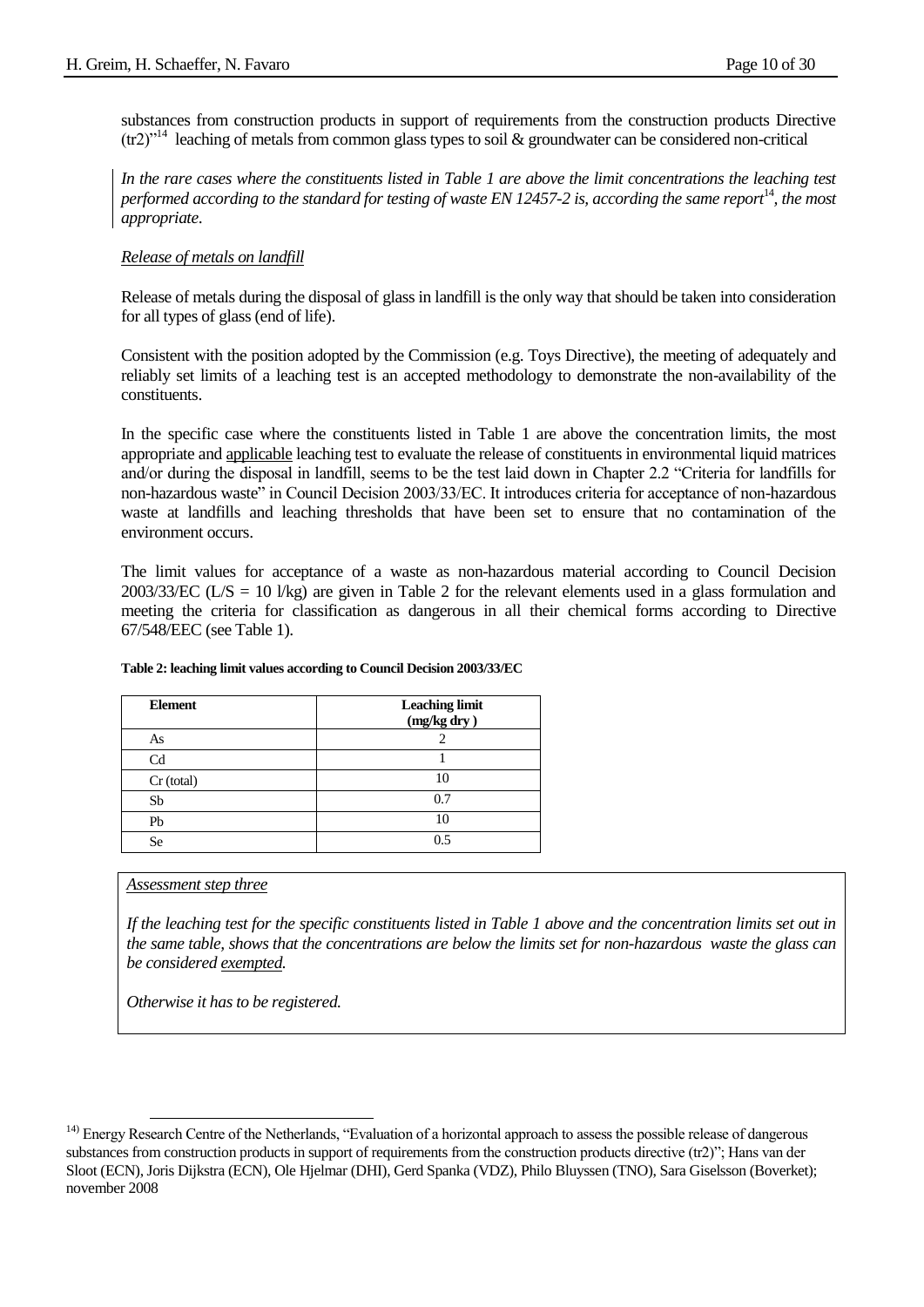#### 5 Description of the scientific methodology for testing glass

According to Council Decision 2003/33/EC glass is accepted at landfills without further testing. Therefore, a specific protocol for testing glass in landfill does not exist.

The standard for testing of waste EN 12457-2 appears to be a good starting point for defining a methodology, but needs to be adapted to glass.

Work by TC13 (Environmental Technical Committee) of the ICG (International Commission on Glass)<sup>15</sup> has lead to a new test focusing on glass, which presents a clear protocol, including thresholds for the measured elements.

The work was carried out by ten European labs on two samples, one black soda-lime-silica glass and one glass-ceramic cooktop plate. The TC13 report "Preliminary report on a method to determine the availability of glass constituents with regard to the European regulation Reach" is appended to the present document.

The protocol proposed by the TC13 Committee for a leaching test on glass is reported below.

#### **TC13 protocol**

TC13 considers that the following procedure is appropriate to test the glass products put on the market in the EU:

- follow the reduction size procedure for the leaching test according to standard EN 12457-2 or equivalent
- remove pieces less than  $0.5$  mm by sieving<sup>16</sup>
- put the glass sample in contact with distilled water  $(20^{\circ}C, 24 h)$ , using a liquid/solid ratio = 10 l/kg and agitate
- remove glass sample from the resulting suspension by filtration (filter 0.45µm) or centrifugation
- quantify the elements in the leachate by methods used for trace analysis in water
- compare with the limits given for "non hazardous" waste in the Council Decision 2003/33/EC
- check the procedure with a blank analysis on the used liquid (distilled water)

The Committee considers that this is an appropriate approach for obtaining "conclusive scientific experimental data" and to demonstrate that the relevant glass qualifies for the exemption, in the case of an official request from national authorities.

Typical values for repeatability and reproducibility limits as reported in chapter "8.4 Summary of the performance characteristics evaluation" of the European Standard EN 12457-2 are:

|                         | Typical value | Observed range |
|-------------------------|---------------|----------------|
| Repeatability limit r   | 40 %          | $15\% - 95\%$  |
| Reproducibility limit R | 100 %         | 65 % - 120 %   |

<sup>&</sup>lt;sup>15)</sup> ICG is a non-profit international GLASS SOCIETY consisting of 31 national organisations in glass science and technology. Webpage [www.icglass.org](http://www.icglass.org/)

<sup>&</sup>lt;sup>16)</sup>The European Standard EN 12457-2 or equivalent specifies in Chapter 4.3.2 "Particle size reduction" that "On no account shall the material be finely ground". In Annex A is explained that the material shall not be finely ground and plans to limit the particle size reduction.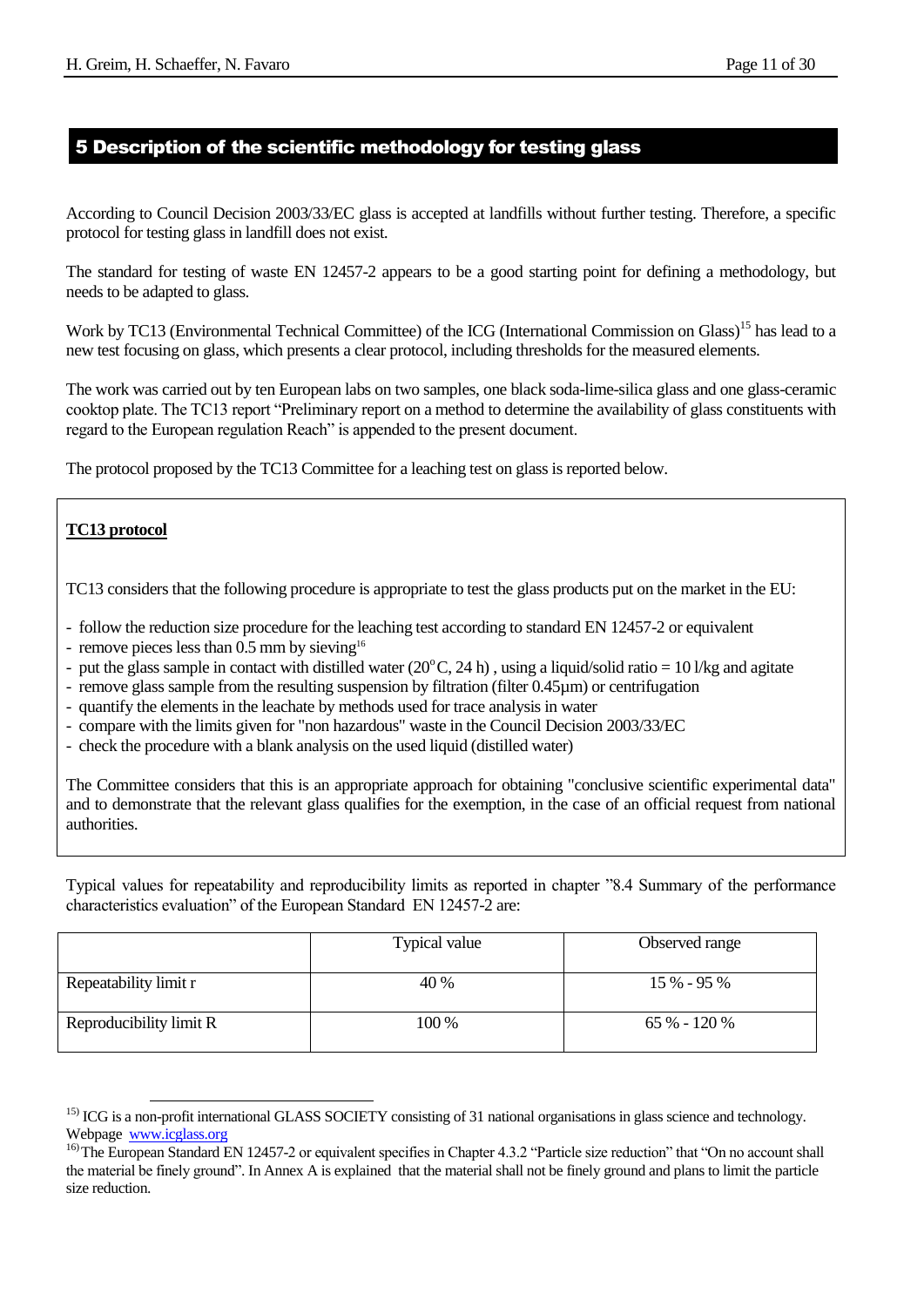#### 6) Decisional flow chart

The following flow chart provides a visualization of the decision steps:

# **REACH** exemption : Flow Chart



#### **Note about flowchart:**

- 1) Glass to be evaluated.: glass manufactured or imported above 1 tonne per year per legal entity
- 2) Directive 67/548/EEC: "Directive on the approximation of laws, regulations and administrative provisions relating to the classification, packaging and labelling of dangerous substances"
- 3) Table 1: updated classification of substances and limit value according to Annex 1 of Directive 67/548/EEC and Directive 1999/45/EC
- 4) Leaching test following TC13 protocol: reduction size procedure for the leaching test according to standard EN 12457-2 or equivalent; remove pieces less than 0.5 mm by sieving; put the glass sample in contact with distilled water (20 °C, 24 h), using a liquid/solid ratio = 10 l/kg and agitate; remove glass sample from the resulting suspension by filtration (filter 0.45µm) or centrifugation; quantify the elements in the leachate by methods used for trace analysis in water
- 5) limits defined in the TC13 protocol: limits given for "nonhazardous" waste in the Council Decision 2003/33/EC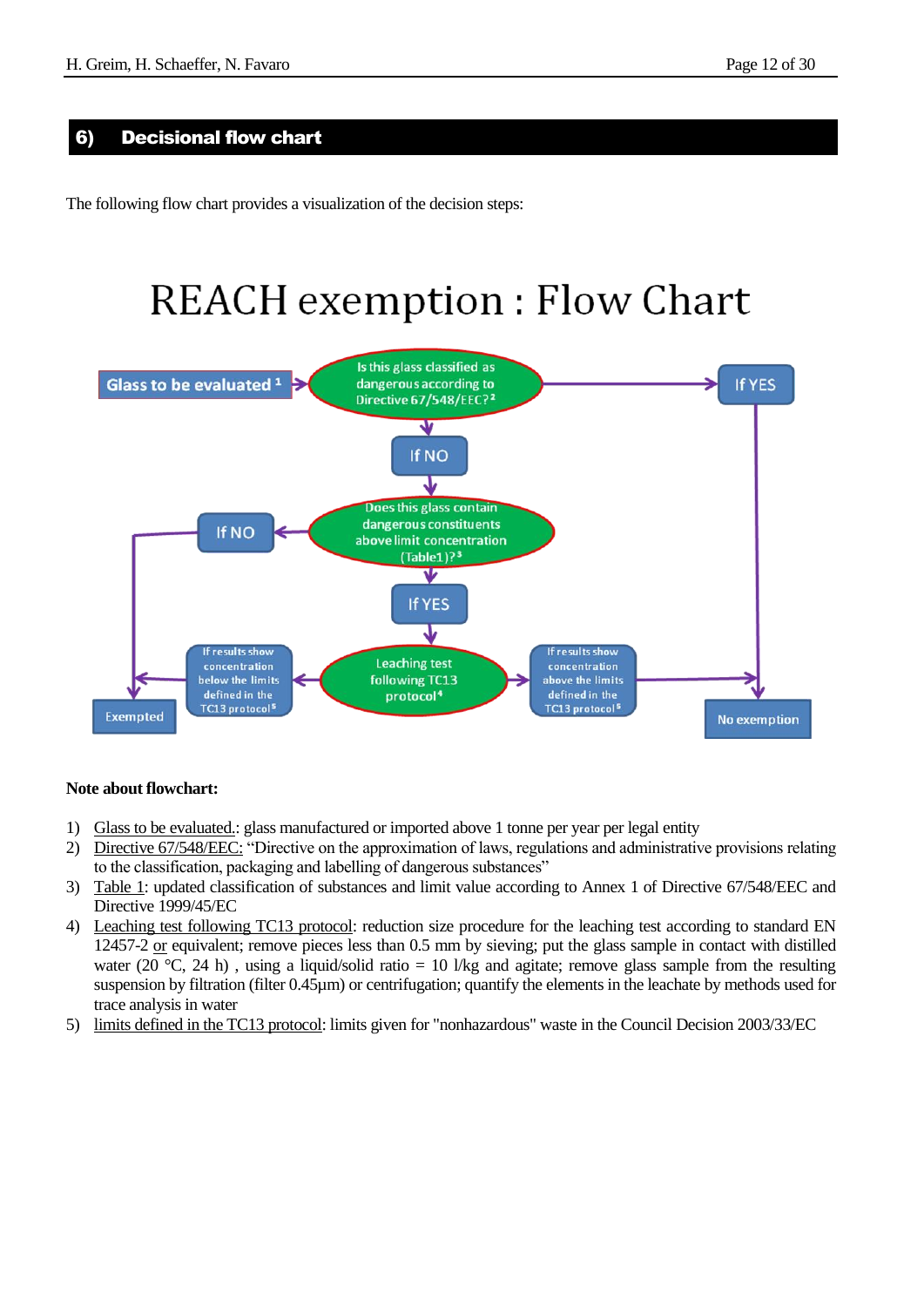# **ANNEX 1: EXAMPLES**

In the following chapter four examples are given to illustrate the methodology:

- Flat glass for building: clear soda-lime-silica glass
- Container glass for food: coloured (green) soda-lime-silica glass
- Tableware: coloured (black) soda-lime-silica glass
- Speciality glass: Glass-ceramic

*The examples should not be taken as evidence for the exclusion of the entire sector. It is the responsibility of the producer to prove that his glass is exempted.*

#### **1) Flat glass for building: clear soda-lime-silica glass**

#### Assessment

First step: Soda-lime-silica glass can be classified as "Glass, oxide, chemicals".

The substance is not listed in Annex 1 of the Directive 67/548/EEC. In this case it is necessary to evaluate the following step.

Second step: Based on analytical results obtained from SSV (Stazione Sperimentale del Vetro – Italy) by wet chemical analysis on a single sample, the constituents reported in Table 1 are present in the glass composition in the following concentration:

| Constituent   | Concentration     | Concentration         |
|---------------|-------------------|-----------------------|
|               | $\%$ w/w          | $\lim$ its %w/w       |
|               |                   | as set out in Table 1 |
| antimony      | < 0.0002          | 0.25                  |
| arsenic       | < 0.0002          | 0.1                   |
| cadmium       | < 0.00007         | 0.1                   |
| chromium (VI) | < 0.0005          | 0.1                   |
| lead          | $0.005 \pm 0.001$ | 0.5                   |
| selenium      | < 0.0002          | N 1                   |

Beryllium, mercury, thallium and uranium are not present in the composition.

All constituents are below the lower concentration limits set out in Table 1.

The glass can be considered as *exempted*.

In this case no additional steps are needed.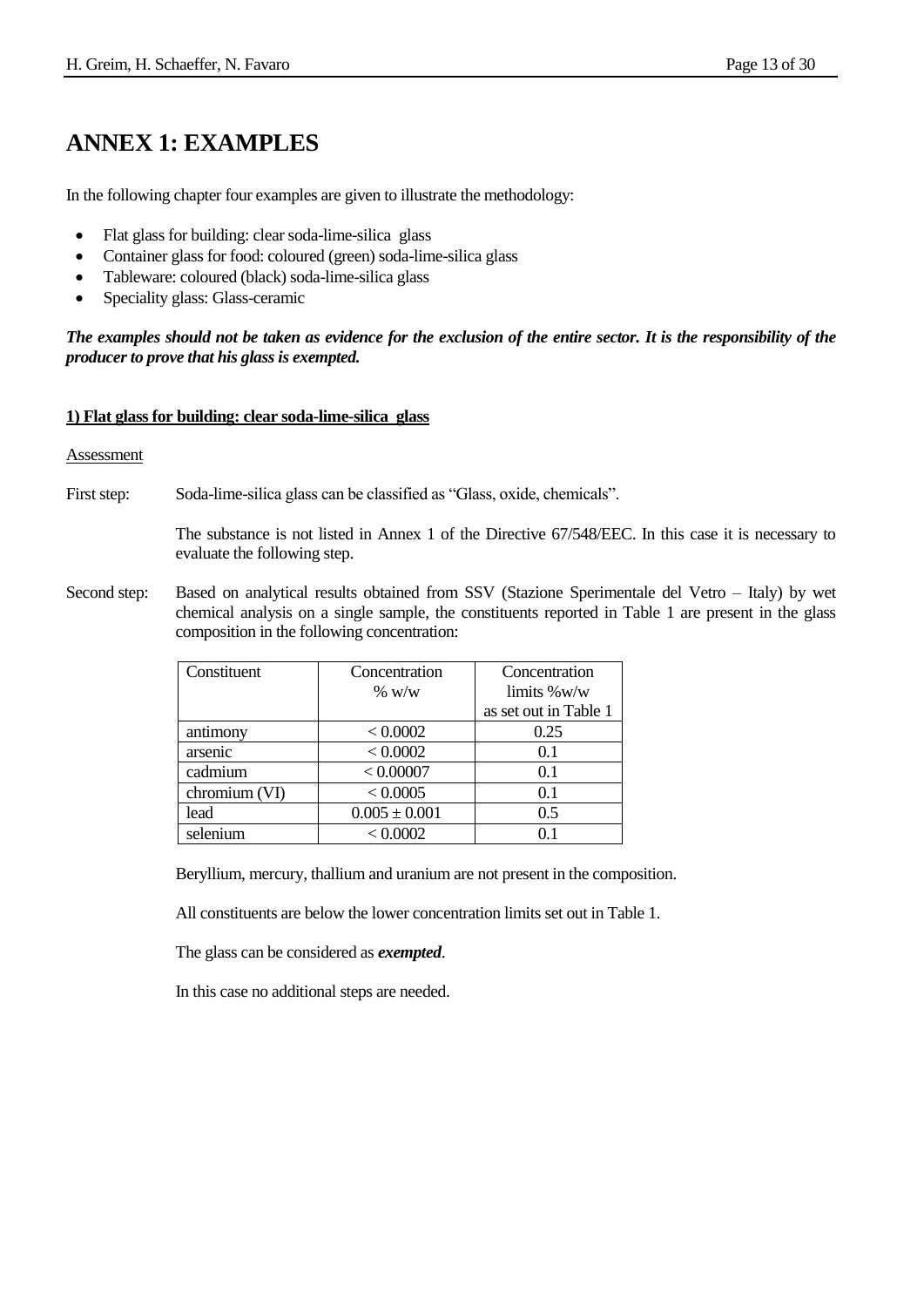#### **2) Container glass for food: coloured (green) soda-lime-silica glass**

#### **Assessment**

First step: Soda-lime-silica glass can be classified as "Glass, oxide, chemicals".

The substance is not listed in Annex 1 of the Directive 67/548/EEC. In this case it is necessary to evaluate the following step.

Second step: Based on analytical results obtained from SSV (Stazione Sperimentale del Vetro – Italy) by wet chemical analysis on a single sample, the constituents reported in Table 1 are present in the glass composition in the following concentration:

| Constituent   | Concentration      | <b>Concentration limits</b> |
|---------------|--------------------|-----------------------------|
|               | $\%$ w/w           | $\%$ W/W                    |
|               |                    | as set out in Table 1       |
| antimony      | < 0.0002           | 0.25                        |
| arsenic       | < 0.0002           | 0.1                         |
| cadmium       | < 0.00007          | 0.1                         |
| chromium (VI) | < 0.0005           | 0.1                         |
| lead          | $0.021 \pm 0.0042$ | 0.5                         |
| selenium      | < 0.0002           |                             |

Beryllium, mercury, thallium and uranium are not present in the composition.

All constituents are below the lower concentration limits set out in Table 1.

The glass can be considered as *exempted*.

In this case no additional steps are needed.

#### **3) Tableware items made of black soda-lime-silica glass**

#### Assessment

First step: Soda-lime-silica glass can be classified as "Glass, oxide, chemicals"

The substance is not listed in Annex 1 of Directive 67/548/EEC. In this case it is necessary to evaluate the following step.

Second step: Based on the TC13 protocol work, the constituents reported in Table 1 are present in the glass composition in the following concentration:

| Constituent | Concentration | Concentration limits % |
|-------------|---------------|------------------------|
|             | % $W/W^*$     | $w/w$ (wt %)           |
|             |               | as set out in Table 1  |
| antimony    | < 0.0001      | 0.25                   |
| arsenic     | < 0.0001      | 0.1                    |
| cadmium     | < 0.0001      | 0.1                    |
| chromium VI | $0.25***$     | 0.1                    |
| lead        | 0.02          | 0.5                    |
| selenium    | < 0.0001      |                        |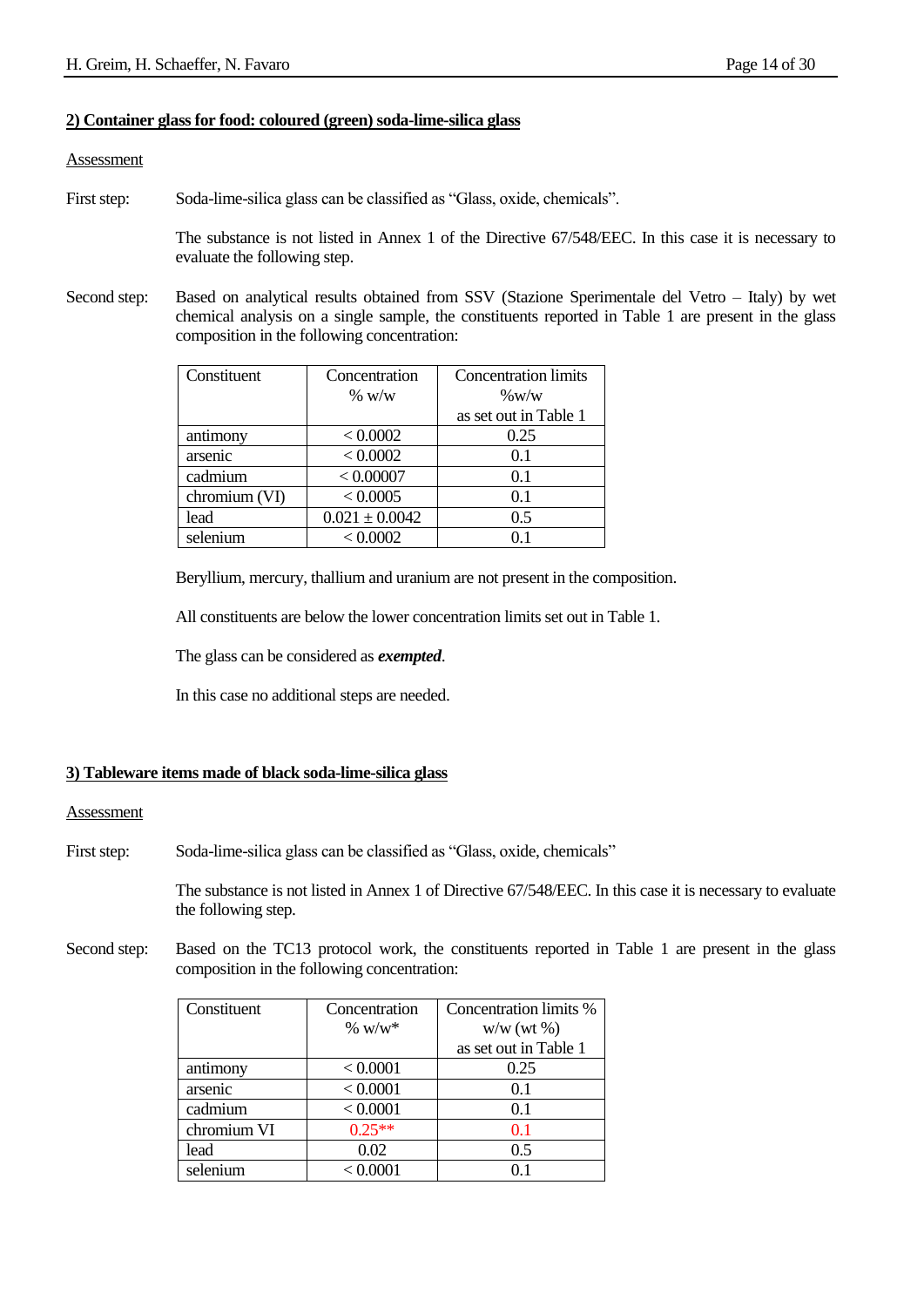\* data provided to TC13 by the producer of glass \*\* total chromium

Beryllium, mercury, thallium and uranium are not present in the composition.

Total chromium is above the concentration limits for chromium VI set out in Table 1. Since it is difficult to distinguish chromium VI and III in the analysis, it is prudent to evaluate the following step.

Third step: The leaching test carried out according to the TC13 protocol for the constituents reported in Table 1 with a concentration above the limits defined in the same table, shows the following result:

| Constituent | Concentration     | limit value for     |
|-------------|-------------------|---------------------|
|             | mg/kg             | non-hazardous waste |
|             |                   | mg/kg               |
| chromium    | $0.06 \pm 0.003*$ |                     |

\* average value obtained from the nine labs involved in the TC13 work

All elements are below the limit values set out in Chapter 2.2 "Criteria for landfills for non-hazardous waste" in Council Decision 2003/33/EC".

Therefore, the glass can be considered as *exempted*.

#### **4) Cooktop plate made of specialty glass (glass-ceramic)**

#### Assessment

First step: Glass ceramic can be classified as "Glass, oxide, chemicals"

The substance is not listed in Annex 1 of Directive 67/548/EEC. In this case it is necessary to evaluate the following step.

Second step: Based on the TC13 protocol work, the constituents reported in Table 1 are present in the glass composition in the following concentration:

| Constituent | Concentration | Concentration limits % |
|-------------|---------------|------------------------|
|             | % $W/W^*$     | $w/w$ (wt $\%$ )       |
|             |               | as set out in Table 1  |
| antimony    | < 0.003       | 0.25                   |
| arsenic     | < 0.008       | 0.1                    |
| chromium VI | $< 0.004**$   | () 1                   |
| ead         | < 0.005       |                        |

\* data provided to TC13 by the producer of glass

\*\* total chromium

Beryllium, mercury, thallium and uranium are not present in the composition.

All constituents are below the lower concentration limits set out in Table 1.

The glass can be considered as *exempted*.

In this case no additional steps are needed.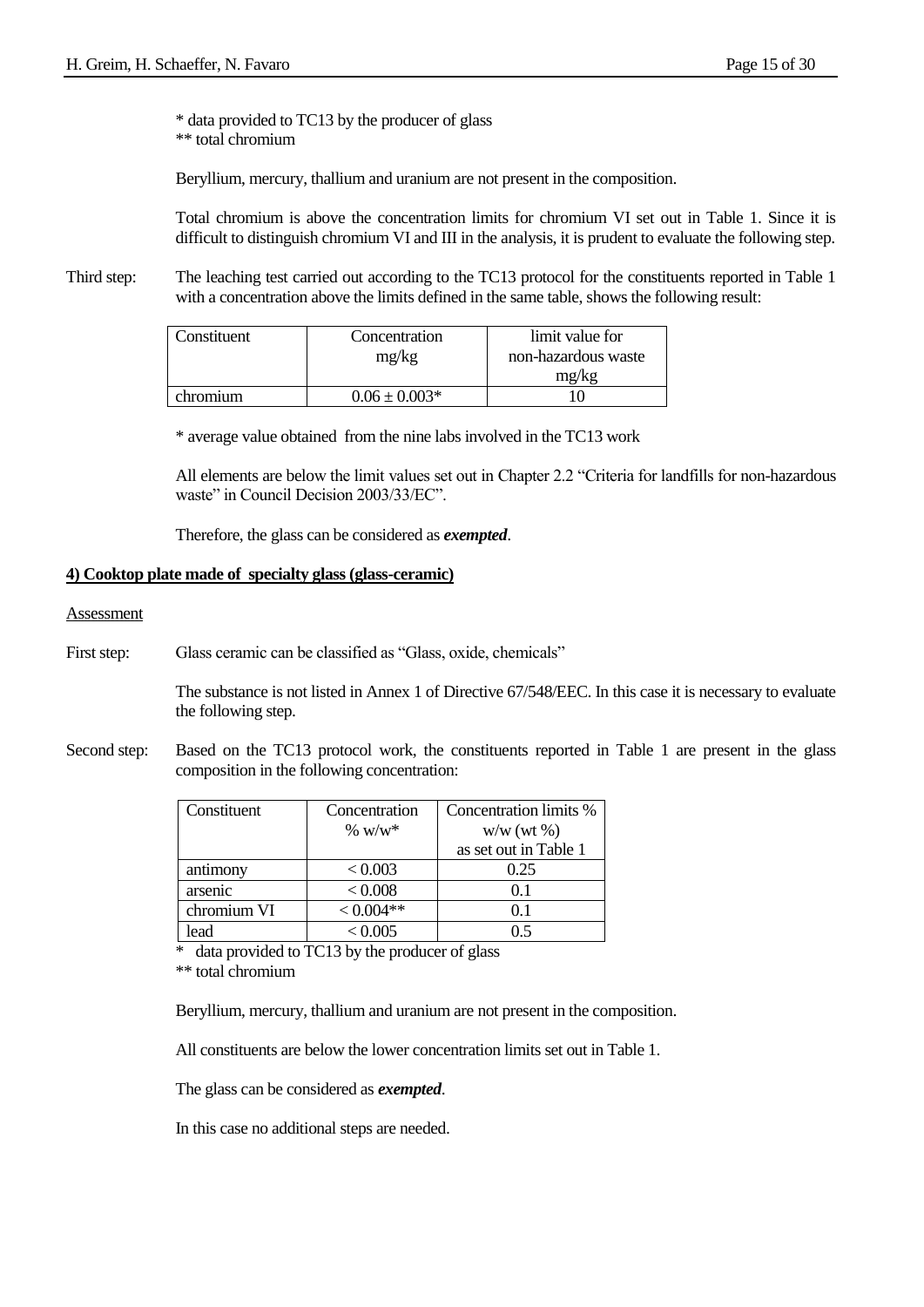#### **Note to the document**

The document was based on the information and the legislations in force during the drawing up of the document. It should be updated in case of introduction of new interpretations or legislations, particularly regarding the EU Directives on classification, labelling and packaging of substances (Directive 67/548/EEC) and preparations (Directive 1999/45/EC).

#### **Authors**

 $12.8$ 

Prof. Dr. med. Helmut Greim Institute of Toxicology and Environmental Hygiene Technical University of Munich Hohenbachernstrasse 15-17 D-85354 Freising-Weihenstephan **Germany** Phone: +49 8161 715600 Fax: +49 8161 715618 [helmut.greim@lrz.tum.de](mailto:helmut.greim@lrz.tum.de)

(chooft

Prof. Dr. Helmut A. Schaeffer Dürerstraße 28 f

D - 12203 Berlin **Germany** Phone: +49-30-83409358 [helmut.schaeffer@gmx.net](mailto:helmut.schaeffer@gmx.net)

Javaro / la

Dr. Nicola Favaro Stazione Sperimentale del Vetro Via Briati, 10 I - 30141 Venice (Murano) Italy Phone: +39-0412737011 [nfavaro@spevetro.it](mailto:nfavaro@spevetro.it)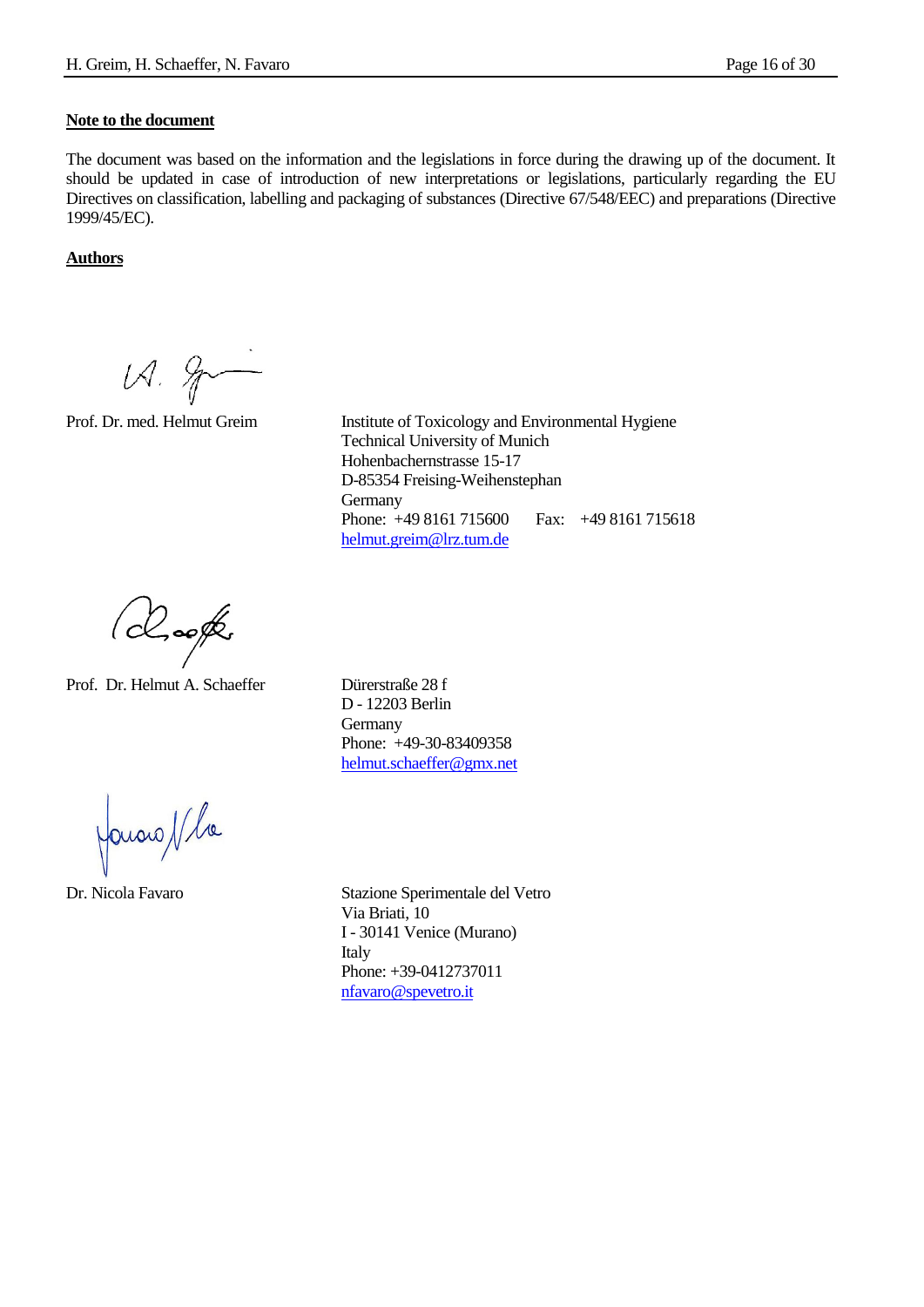#### **TECHNICAL ANNEX**

#### *International Commission on Glass – Technical Committee 13 on Environment*

#### **PRELIMINARY REPORT ON A METHOD TO DETERMINE THE AVAILABILITY OF GLASS CONSTITUENTS WITH REGARD TO THE EUROPEAN REGULATION REACH**

#### **Abstract**

#### **Abstract**

For the application of REACH, glass has the status of a substance, and is therefore subject to the requirements of this new European Regulation. However, glass has been exempted from registration even if it contains dangerous constituents, when conclusive scientific experimental data show that these constituents are not available throughout the life-cycle of the substance. This criterion has been interpreted in the glass industry as equivalent to fulfilling the rules for acceptance for landfilling as a non-hazardous waste. The current standard EN 12457-2 or equivalent is appropriate to test the criterion for this purpose, but it requires clarification for an adequate application of the procedure to glass. The TC13 has performed a detailed investigation on two glass samples, the first representing (in terms of containing constituents of concern) a worse than typical soda-lime formulation (black glass with atypically high levels of transition metals), and the other a typical special glass (glass ceramics). The results obtained by ten different laboratories lead to practical recommendations for the application of the standard to sample preparation for the glass under test. It is observed that the release of metals is very small compared to concentrations in the glass (for example, the ratio of the amount of lead (Pb) released in the leachate to the initial concentration is less than 100  $x10^{-6}$ ). The two glass samples comply with the proposed criterion based on Council Decision 2003/33/EC which covers the criteria for acceptance to landfill.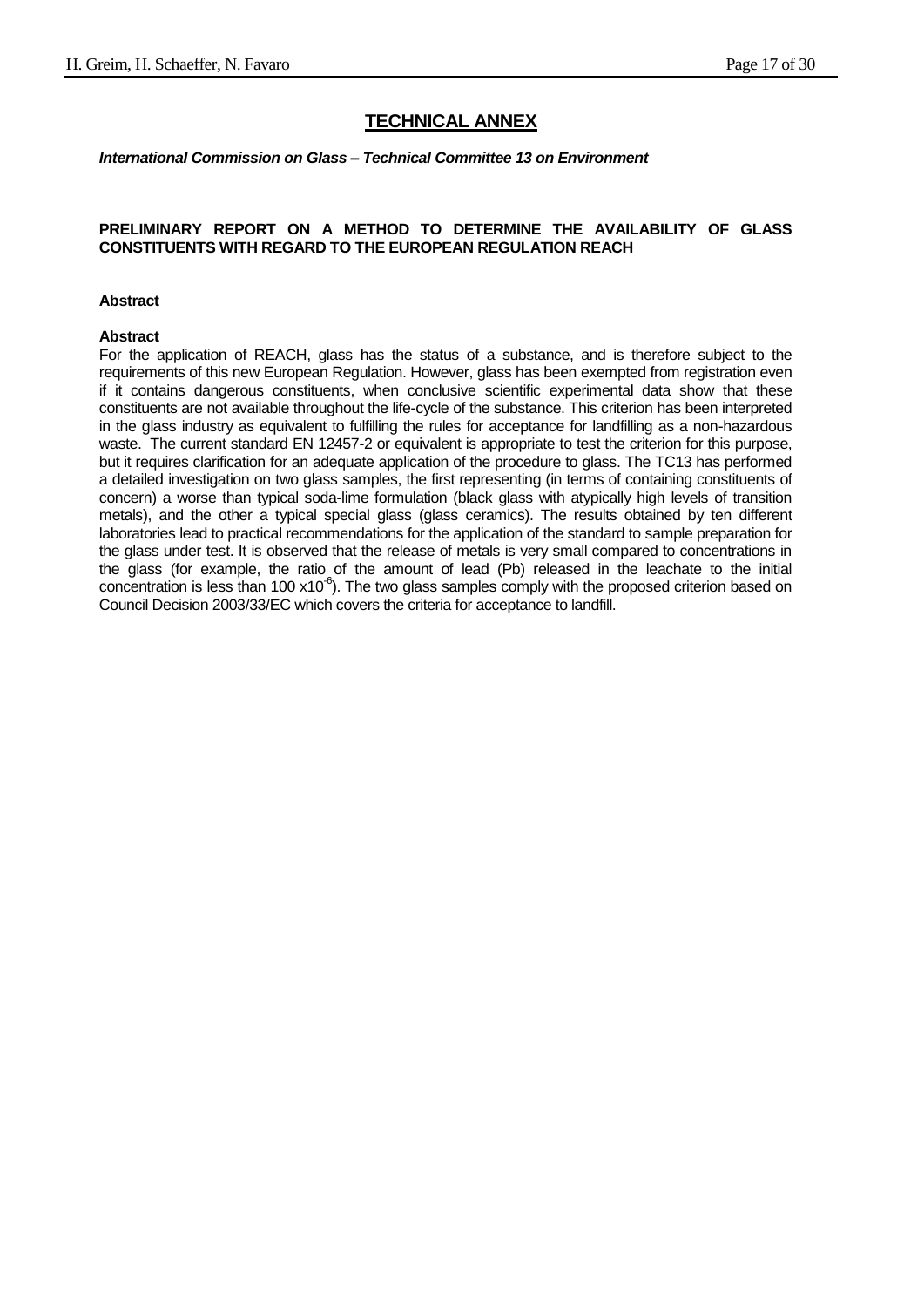#### **1°/ Context**

The EC Regulation No 1907/2006 on chemicals and their safe use, known as REACH (Registration, Evaluation, Authorisation and Restriction of Chemicals), aims to improve the protection of human health and the environment and to improve the safe handling and use of substances across all sectors of industry, including the glass industry and downstream users. This law has been in force since the 1st of June 2007.

It has been decided by Member States in the Competent Authorities Committee<sup>17</sup> dealing with REACH that glass is similar to a UVCB substance (Chemical Substance of Unknown or Variable Composition) and is therefore subject to the REACH Regulation. However, Article 2(7)(b) in combination with Annex V of the REACH Regulation exempts certain substances from registration, downstream user obligations and evaluation requirements. In Commission regulation N°987/2008, an exemption under this Annex V is given to glass (and ceramic frits) *"unless they meet the criteria for classification as dangerous according to Directive 67/548/EEC and provided that they do not contain constituents meeting the criteria as dangerous in accordance with Directive 67/548/EEC present in concentrations above the lowest of the applicable concentration limits set out in Directive 1999/45/EC or concentration limit set out in Annex I to Directive 67/548/EEC, unless conclusive scientific experimental data show that these constituents are not available throughout the life-cycle of the substance and those data have been ascertained to be adequate and reliable".* In this text, the concepts of "dangerous constituents" and of "availability throughout the lifecycle" are introduced, but not defined. The European Chemicals Agency (ECHA) is preparing guidance with the intention to give more clarification for when an exemption could or could not be applied. But again, at least in the current version of the draft document, no explanation of "availability" has been given.

The responsibility to demonstrate compliance is put on the supplier/producer of the substances. The glass industry therefore needs to have timely and clear indications of the status of different glass types with respect to the REACH exemptions.

The Standing Committee of the European Glass Industries (CPIV in Brussels), representing the large majority of the European glass industry and national glass federations has developed its own interpretation of the exemption text [CPIV Position Paper on the interpretation of the Commission's proposal to include certain glasses in Annex V of REACH , July 2008)].

– *CPIV interprets that "dangerous constituents" in the glass are elements meeting the criteria for classification as dangerous in all their chemical forms according to Directive 67/548/EEC*

#### The CPIV Position Paper also states:

l

*Regarding the concept of "availability throughout the lifecycle", CPIV fully shares the preoccupation of the legislator not to exempt glasses that might during their lifetime release dangerous substances in quantities that could endanger human health or the environment. Because the lifecycle can be deemed to include the disposal of the product, leaching tests on waste glass may be an appropriate way to prove that no significant leaching occurs. Particularly, CPIV suggests referring to the "Criteria for landfills for nonhazardous waste" in Chapter 2.2 of the Council Decision 2003/33/EC as the criteria for the "availability throughout the lifecycle".*

This interpretation has been shared with the EU Commission and to date no adverse comment/response or arguments have been received.

<sup>17</sup> *"Glass is the state of a substance rather than a substance as such. For legislative purposes, it can best be defined through its starting materials and production process, similar to many other UVCB substances*" in Doc: CA/24/2008 rev.3 Follow-up to 5th Meeting of the Competent Authorities for the implementation of Regulation (EC) 1907/2006 (REACH) 25-26 September 2008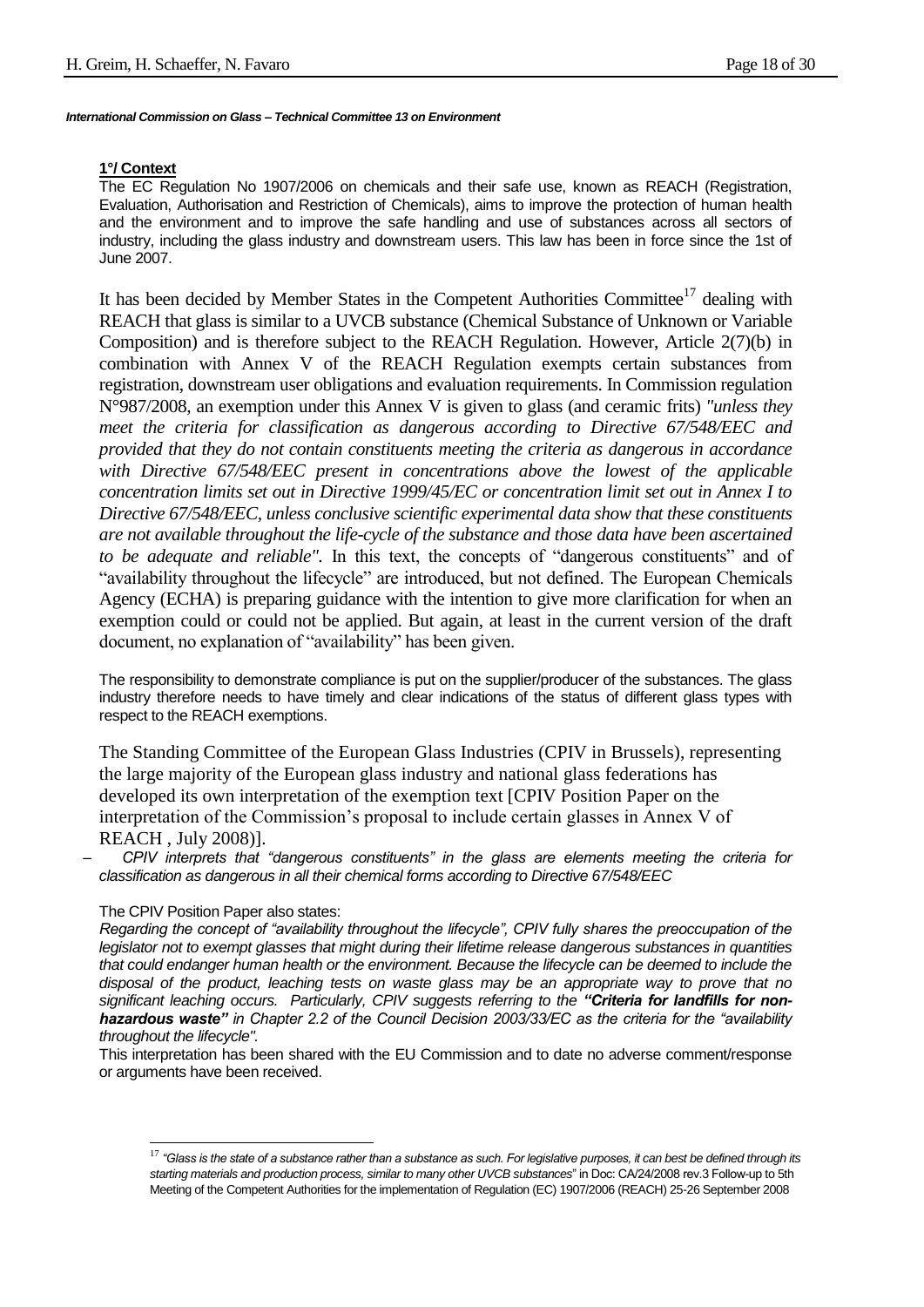The expert group within ICG, TC13 (Technical Committee on Environment of the International Commission of Glass) has the mission to exchange information on reducing the environmental impact of the glass industry and to determine the best practice for measuring the main pollutants released during the glass manufacturing process. Given the importance of REACH TC13 decided to review the situation.

#### **2°/ Quick Review of existing standards**

Council Decision 2003/33/EC [*COUNCIL DECISION of 19 December 2002 establishing criteria and procedures for the acceptance of waste at landfills pursuant to Article 16 of and Annex II to Directive 1999/31/EC*] introduces criteria for the acceptance of non-hazardous waste at landfill sites and sets leaching thresholds for individual elements of chemical compounds to ensure that no contamination of the environment occurs. These are based on the application of leaching tests in water, with a liquid to solid ratio (L/S) of 10 l/kg or 2 l/kg, with particles (cullet) sizes reduced to below 4 mm (standard EN 12457/1 and /2) or below 10 mm (standard EN 12457/3 and /4).

These standards were reviewed. In the four standards, the test conditions are very severe compared to real life. In testing, all the material is broken into small pieces, has intimate contact with water and undergoes agitation giving further abrasion. The procedure used is intended to represent a worse case rather than to accurately represent the landfill situation.

Based on the experience of the TC13 members, it quickly appeared that there were specific issues for glass with the application of the leaching test. In the standard certain potentially significant parameters were missing:

- Crushing conditions,
- Sieving method,
- Agitation method conditions during the leaching stage,
- Filtration method,
- Analytical technique(s) for the leachate,

A particularly critical issue appears to be the particle size.

The procedure requires the technician to reduce the (glass) particles size to less than 4 mm and to pass them on a sieve with 4 mm openings in the mesh. But the standard EN 12457-2 states also that *"on no account shall the material be finely ground"*.

These two requirements seem contradictory for a material like glass. Due to its intrinsic, brittle nature, the crushing of glass samples results in inhomogeneous fragmentation, with many very fine, powdery fragments in the sample. The committee realised that, due to this phenomenon, the current standard technique for the leaching assessment, EN 12457-2 might give erroneously high (and in practice, unrealistic) values, especially when placed in the context of the conditions in the environment for which the test was developed.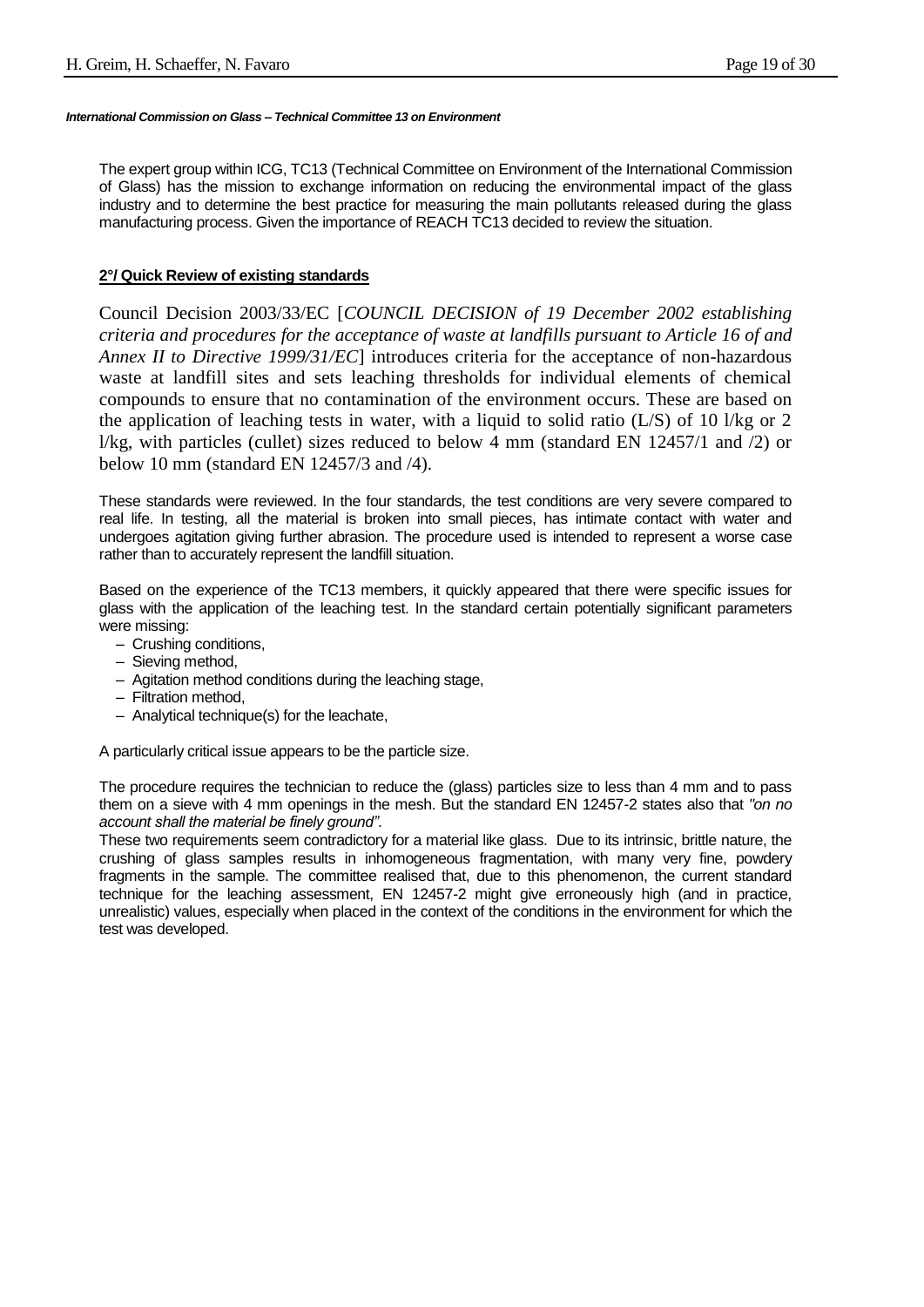#### **3°/ Testing schedule**

The committee agreed that an urgent Round Robin assessment of the technique and an improved version was needed and that it should be tested on appropriate glass compositions. Two glass samples were chosen for the investigation: a soda-lime-silica glass (this category represents more than 90 % of the production of the glass industry in Europe) and a glass ceramics type (representative of a large group of the special glass category). However as will be seen from the descriptions below, the tests have been geared towards those compositions which are likely to contain higher than normal levels of constituents/elements of concern.

#### **a) Tableware items made of black soda-lime glass**

A soda-lime-silica glass type with black coloration was chosen, as it represents the case with the highest level of transition metals in the formulation. The composition of the studied sample was determined by Xray Fluorescence (XRF) analysis.

The results were obtained on cullet from annealed (stress free) samples.

|         | sonioni or the black boad line glass |
|---------|--------------------------------------|
| Element | Analysis in                          |
|         | mass-%                               |
| As      | < 0.0001 %                           |
| Ba      | 0.08%                                |
| Co      | 0.03%                                |
| Cu      | 0.03%                                |
| Cr      | 0.25%                                |
| (total) |                                      |
| Mo      | < 0.0001 %                           |
| Mn      | 3.90 %                               |
| Ni      | 0.03%                                |
| Pb      | 0.02%                                |
| Sb      | < 0.0001 %                           |
| Zn      | 0.01%                                |
|         |                                      |

Table 1: Relevant metal content of the black soda-lime glass

#### **b) Glass-ceramic tabletop plates**

The glass ceramic type studied here belongs to the glass system  $Li<sub>2</sub>O<sub>3</sub>-SiO<sub>2</sub>$  in which the SiO<sub>2</sub>- mass concentration can reach up to 70% and the  $Al_2O_3$  content up to 20%.

Table 2: Relevant metal content of the glass-ceramic type

| Element       | Analysis in<br>mass-% |
|---------------|-----------------------|
| As            | $< 0.008\%$           |
| Ba            | $2.3\%$               |
| Cu            | < 0.004 %             |
| Cr<br>(total) | $< 0.004 \%$          |
| Mo            | < 0.004 %             |
| Ni            | < 0.004 %             |
| Pb            | < 0.005 %             |
| Sb            | < 0.003 %             |
| Zn            | 0.01%                 |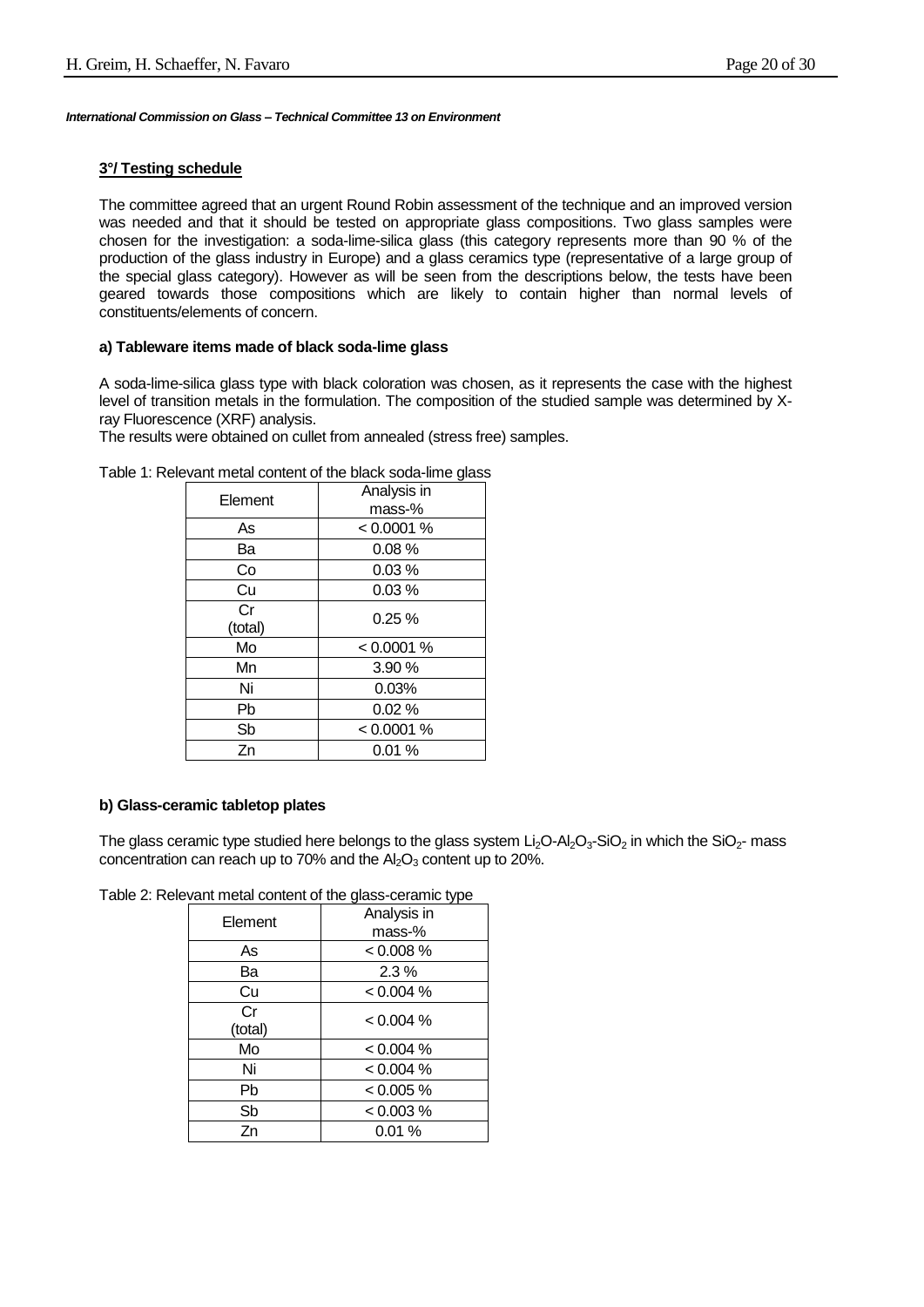For these two types of glass, the trial was performed by ten laboratories, following the standard EN 12457- 2, except that two samples were prepared: one with the glass crushed to sizes less than 4 mm and containing all grain sizes below 4 mm, and a second with the glass crushed to less than 4 mm and with pieces less 0.5 mm removed by consecutive sieving.

The concentrations of the relevant metals in the leachates were analysed.

Table 3: List of laboratories and experts involved in the study

| <b>AGC Flat Glass Europe</b>       | Anne<br>Rasneur               | Moustier s/Sambre,<br>Belgium        |
|------------------------------------|-------------------------------|--------------------------------------|
| Arc International                  | Etienne<br>Sénéchal           | Arques, France                       |
| GTS/BGMC                           | John<br>Stockdale             | Sheffield, UK                        |
| Pilkington Technical Centre        | Simon<br>Slade                | Ormskirk, UK                         |
| Saint-Gobain Recherche             | Maria<br>Malheiro             | Aubervilliers, France                |
| Saint-Gobain Sekurit               | Dr. Andreas<br>Kasper         | Herzogenrath,<br>Germany             |
| <b>Schott AG</b>                   | Ralf Eiden                    | Mainz, Germany                       |
| Sisecam                            | <b>Dilek</b><br><b>Bolcan</b> | Istanbul, Turkey                     |
| Stazione Sperimentale del<br>Vetro | Nicola<br>Favaro              | Murano , Italia                      |
| <b>TNO Glass Group</b>             | Hans van<br>Limpt             | Eindhoven, The<br><b>Netherlands</b> |

Note: some of the participants involved are also members of ICG TC2 (Technical Committee of the ICG on: Analysis and durability of glasses).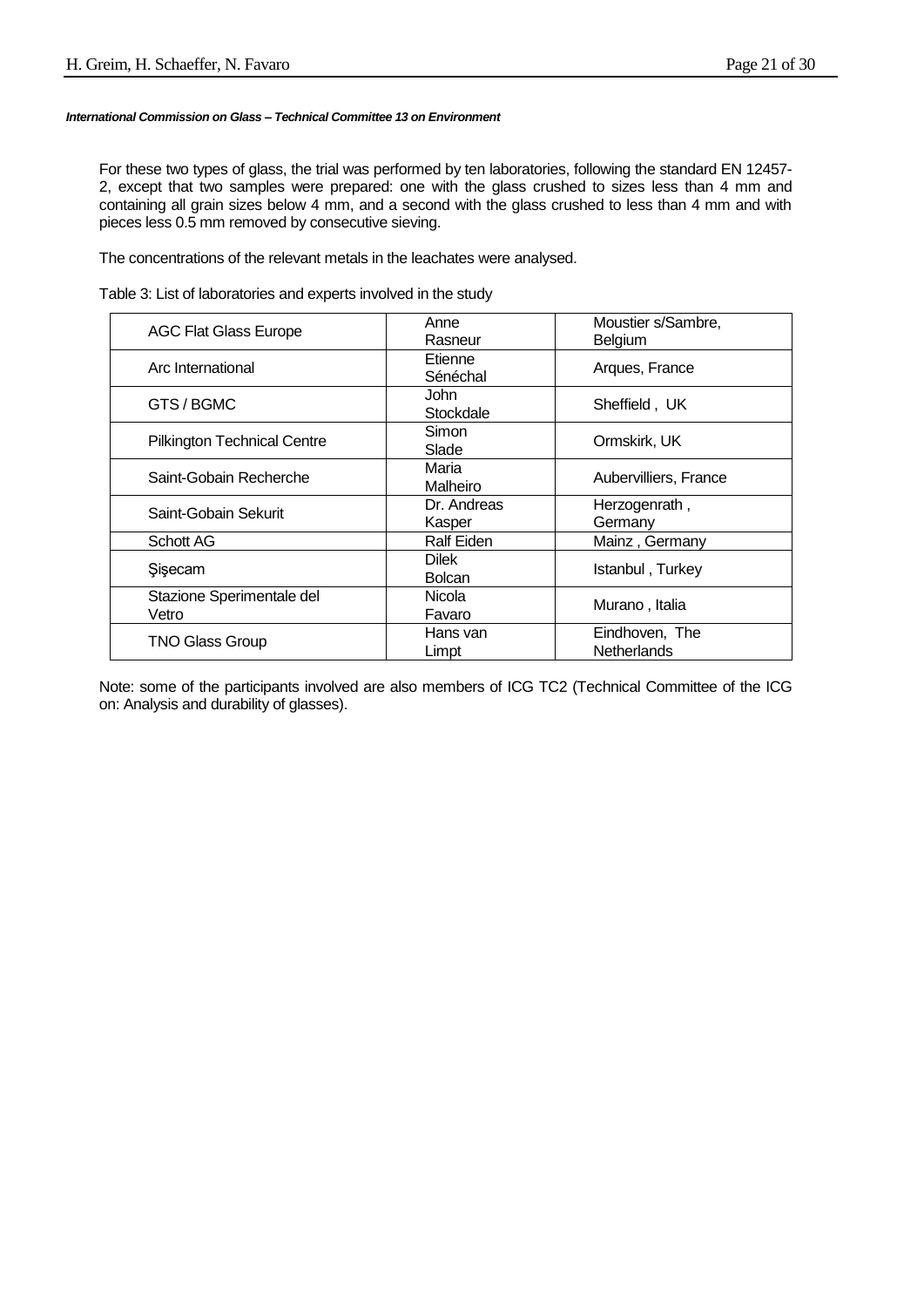#### **4°/ Operating conditions**

Table 4: review of the operating conditions used in the different laboratories

|                     |                                       |                                                       | A | B      | $\mathbf c$ | D      | E | F | G | Н                         |   | J                         |
|---------------------|---------------------------------------|-------------------------------------------------------|---|--------|-------------|--------|---|---|---|---------------------------|---|---------------------------|
| 1<br>$\overline{2}$ | <b>Test Method</b><br>Crushing device | EN 12457 Part 2<br>jaw crusher                        | X | X<br>X | X           | X<br>X | X | X | X | X<br>X                    | X | $\times$                  |
|                     |                                       | cutting device<br>mortar with hammer<br>grinding mill |   |        | X           |        | X |   | X |                           | X | X                         |
|                     |                                       | Steel mortar                                          |   |        |             |        |   | X |   |                           |   |                           |
|                     |                                       | other                                                 | Χ |        |             |        |   |   |   |                           |   |                           |
| 3                   | Sieving method                        | manual<br>automatic device                            | X | X      | X           | X      | X | Χ | X | X                         | X | $\boldsymbol{\mathsf{X}}$ |
| 4                   | Agitation device                      | and-over-and tumbler                                  | X |        |             | X      |   | X |   | X                         | X |                           |
|                     |                                       | roller-table                                          |   | X      | X           |        | X |   |   |                           |   | X                         |
|                     |                                       | horizontal tumbler<br>other                           |   |        |             |        |   |   | X |                           |   |                           |
| 5                   | <b>Filtration device</b>              | filter 0.45µm                                         | X | X      | X           | X      | X | X |   | X                         | Χ |                           |
|                     |                                       | centrifuging<br>solid-liquid separation               |   |        |             |        |   |   |   |                           |   | $\sf X$                   |
|                     | Method of                             |                                                       |   |        |             |        |   |   |   |                           | X |                           |
| 6                   | analysis                              | <b>ENV 12506</b>                                      |   | X<br>X |             |        |   |   |   |                           |   |                           |
|                     |                                       | ENV 13370                                             | X |        |             |        |   |   |   | $\boldsymbol{\mathsf{X}}$ |   |                           |
|                     |                                       | ISO 11885<br>other                                    |   |        | X           | X      | X | X |   |                           |   | X                         |
|                     | Analytical                            |                                                       |   |        |             |        |   |   |   |                           |   |                           |
| $\overline{7}$      | technique                             | ICP-OES                                               | X | X      |             | X      | X | X | X | X                         | X |                           |
|                     |                                       | ICP-MS                                                |   | X      | X           |        |   |   |   |                           |   | $\mathsf X$               |
|                     |                                       | <b>GF-AAS</b>                                         |   |        |             |        |   |   |   |                           | X |                           |
|                     |                                       | AAS                                                   |   |        | X           |        |   |   |   |                           |   |                           |
|                     |                                       | <b>HG-AAS</b><br>Ionic                                |   |        |             |        | X |   |   |                           | X |                           |
|                     |                                       | Chromatography                                        |   |        |             |        |   |   | X | X                         |   |                           |
|                     |                                       | <b>HG-CVAAS</b>                                       |   |        | X           | X      | X | X | X | X                         |   |                           |
| 8                   | <b>Blank Analysis</b>                 | yes                                                   | X | X      |             |        |   |   |   |                           | X | $\mathsf{X}$              |
|                     |                                       | no                                                    |   |        |             |        |   |   |   |                           |   |                           |

Note:

ICP-OES: inductively coupled plasma optical emission spectrometry ICP-MS: inductively coupled plasma-mass spectrometry GF-AAS: graphite furnace atomic absorption spectrometry AAS: atomic absorption spectrometry HG-CVAAS: hydride generation cold vapour atomic absorption spectrometry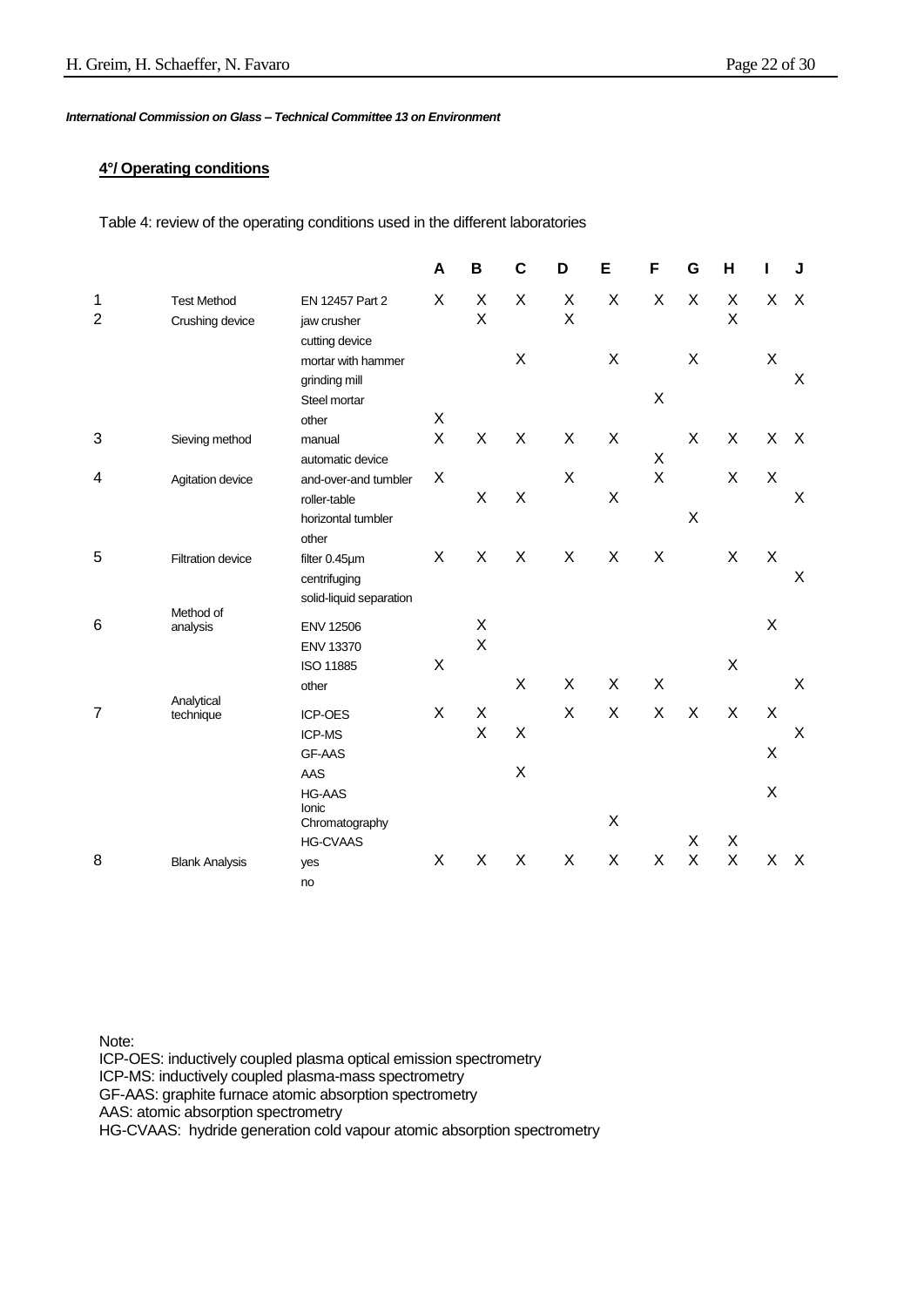#### **5°/ Results**

The complete data file is given in the annex.

Some of the main results are extracted and commented on below.

A general observation is that the range of results tends to be rather high. This is in line with the description in the standard, which mentions a limit of reproducibility of 72% (with a range from 20 to 160%).

In most cases, the leaching values are very low; below the detection limits usually used in the laboratories concerned. These detection limits are dependent on the analytical procedure chosen by the different laboratories. This prevents us from performing a detailed statistical analysis in every case.

#### 5.1/ Leaching Test – **Lead** (Pb) (mg/kg) for black soda-lime-silica glass

Lead is not included in the formulation of this glass, but it was decided to analyse for the element, as it might be a possible contaminant.

The analyzed initial concentration in the glass was circa  $0.02\% = 200$  mg/kg

Table 5: results of leaching test from black soda-lime sample, Pb release in mg/kg of dry mass

| Laboratory  | sample with size<br>distribution below 4 mm | sample with size<br>distribution between<br>$0.5$ and 4 mm |
|-------------|---------------------------------------------|------------------------------------------------------------|
| A           | < 0.1                                       | < 0.1                                                      |
| В           | < 0.1                                       | < 0.1                                                      |
| $\mathsf C$ | 0.009                                       | 0.015                                                      |
| D           | < 0.1                                       | < 0.1                                                      |
| E           | $<$ 1                                       | $<$ 1                                                      |
| F           | < 0.01                                      | < 0.01                                                     |
| G           | < 0.1                                       | < 0.1                                                      |
| H           | < 0.5                                       | < 0.5                                                      |
|             | < 0.01                                      | < 0.01                                                     |
| J           | 0.004                                       | < 0.001                                                    |

There is no disagreement between the results of the different laboratories.

There are no major differences in the results between those obtained with or without the small particle size below 0.5 mm.

In all cases, the leaching level is very low: the ratio between the amount of lead released in the leachate and the initial concentration is in the range (0.5 to 5)  $x10^{-6}$ .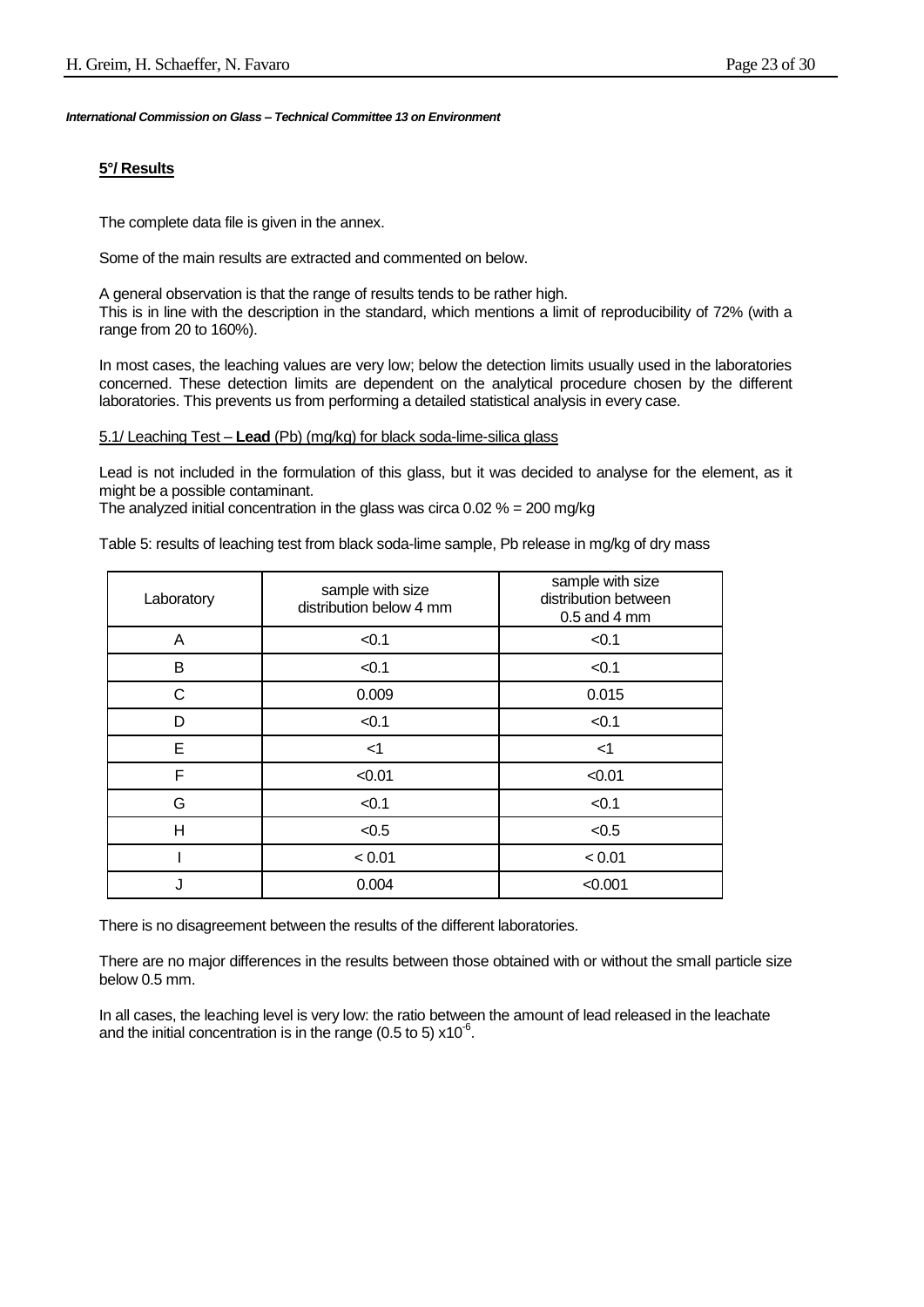5.2/ Leaching Test – **Barium (Ba)** (mg/kg) for black soda-lime-silica glass The analyzed initial concentration in the glass was circa  $0.08\% = 800 \text{ mg/kg}$ 

Table 6: results of leaching test from black soda-lime sample, Ba release in mg/kg of dry mass

| Laboratory | sample with size<br>distribution below 4<br>mm | sample with size<br>distribution between 0.5<br>and 4 mm |  |  |
|------------|------------------------------------------------|----------------------------------------------------------|--|--|
| A          | 0.2                                            | < 0.1                                                    |  |  |
| В          | $<$ 1                                          | <1                                                       |  |  |
| C          | 0.07                                           | 0.05                                                     |  |  |
| D          | < 0.1                                          | < 0.1                                                    |  |  |
| E          | 0.6                                            | 0.35                                                     |  |  |
| G          | 0.06                                           | 0.03                                                     |  |  |
| H          | 0.2                                            | 0.17                                                     |  |  |
|            | < 0.2                                          | < 0.2                                                    |  |  |
|            | 0.19                                           | 0.041                                                    |  |  |

The exclusion of the fine particles gives a lower range of results.

In all cases, the leaching level is very low: the ratio between the amount of Barium released in the leachate and the initial concentration is in the range (4 to 40)  $x10^{-5}$ 

5.3/ Leaching Test – **Zinc (Zn)** (mg/kg) for Glass ceramics

The inclusion of the fine particulates gives at least one result which deviates significantly from the others. Even without considering this outlier, the range of the results obtained is relatively high.

5.4/ Leaching Test – **Barium (Ba)** (mg/kg) for Glass ceramics The analyzed initial concentration in the glass was circa 2.3 % = 23 000 mg/kg

Table 7: results of leaching test from the glass-ceramic sample, Ba release in mg/kg in dry mass

| Laboratory | sample with size<br>distribution below 4 mm | sample with size<br>distribution between 0.5<br>and 4 mm |
|------------|---------------------------------------------|----------------------------------------------------------|
| A          | 0.4                                         | < 0.1                                                    |
| B          | 1.27                                        | <1                                                       |
| С          | 1.5                                         | 0.69                                                     |
| D          | < 0.1                                       | < 0.1                                                    |
| E          | 1.1                                         | 1.25                                                     |
| F          | 0.03                                        | 0.04                                                     |
| G          | 0.53                                        | 0.09                                                     |
| H          | 2.7                                         | 1.0                                                      |
|            | < 0.2                                       | < 0.2                                                    |

In all cases, the leaching level is very low: the ratio between the amount of barium released in the leachate and the initial concentration is in the range of 2 to 54  $\times10^{-6}$ .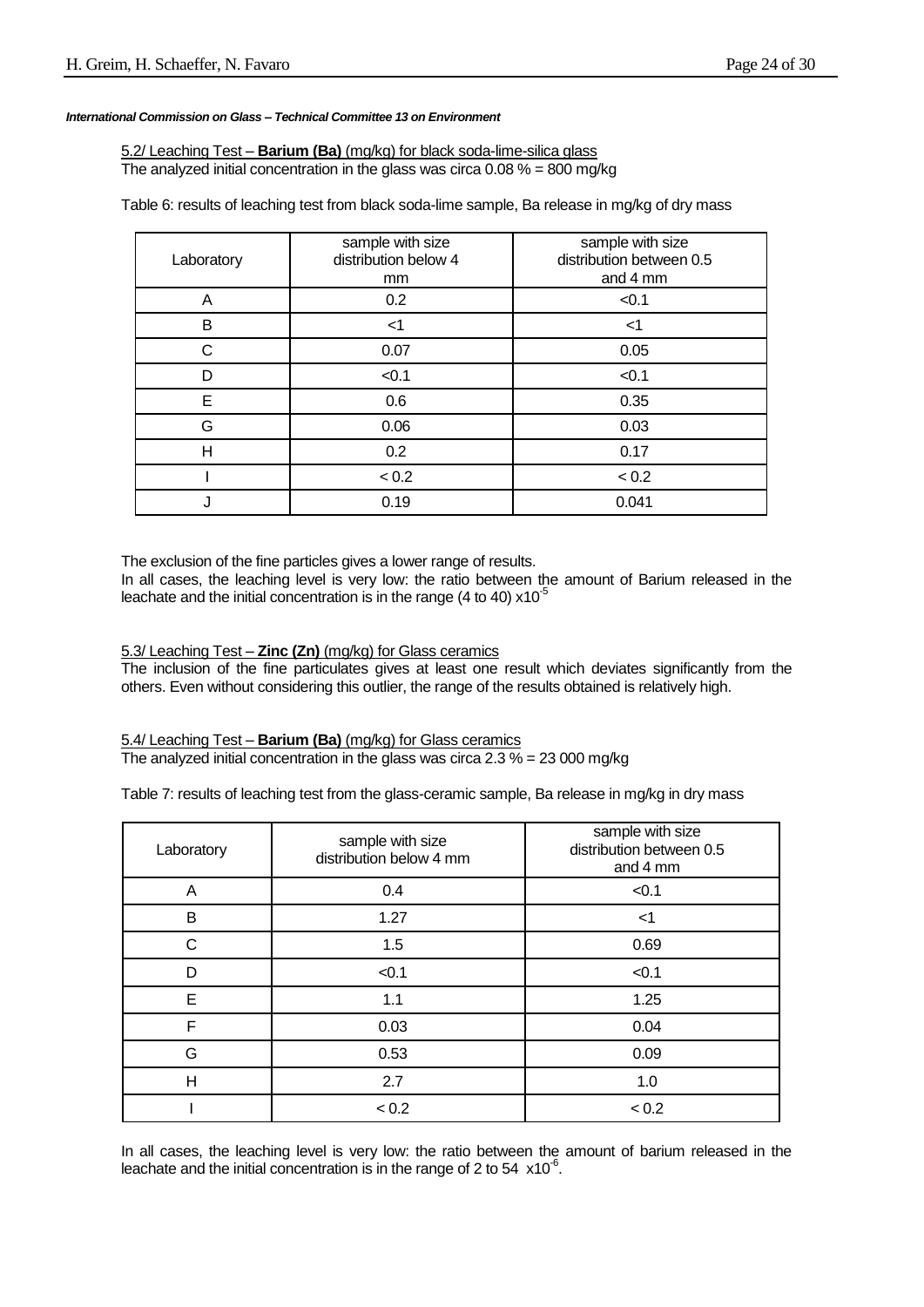#### **6°/ Conclusions**

- The leaching test described in the standard EN 12457-2 is generally appropriate for investigating the criteria of the "non availability" of glass constituents, provided that the following condition is fulfilled:
	- the fine particles below 0.5 mm should be removed before contact with the distilled water. This is required to avoid the risk of results which are inconsistent and unrepresentative of the conditions for which the test is being carried out. It is in line with the statement in the standard EN 12457-2: "*on no account shall the material be finely ground*".

Others options in the standard methodology e.g. different methods of crushing and agitation or chemical analysis of the solution) do not seem to have a significant impact. However closer investigations of these conditions has still to be done.

– The observed releases of relevant metals are very small compared to the concentrations of the metals in the original glass samples; less than 0.01% of the metallic elements contained in the glass were released. This is seen as clear evidence of the "non availability" of glass constituents at the critical step of the "end of life" of the glass products investigated in this study.

#### **7°/ Recommended methodology**

TC13 consider that the following procedure is appropriate to test the glass products put on the market in the EU:

- follow the reduction size procedure for the leaching test according to standard EN 12457-2 or equivalent
- remove particles less than 0.5mm by sieving
- put the glass sample in contact with distilled water, using a liquid/solid ratio = 10 l/kg and agitate for 24hrs +or- 0.5 hrs at 20 $^{\circ}$ C +or- 5 $^{\circ}$ C
- remove the glass sample from the resulting suspension by filtration (e.g. filter 0.45µm) or centrifugation
- quantify the elements in the leachate by methods used for trace analysis in water
- compare with the limits given in Council Decision 2003/33/EC on landfill

The limit values for acceptance of a waste as non-hazardous material according to Council Decision 2003/33/EC (L/S = 10 l/kg) are given in table 8 for the relevant elements used in the glass formulations and meeting the criteria for classification as dangerous in all their chemical forms according to Directive 67/548/EEC.

Table 8: some leaching limit values according to Council Decision 2003/33/EC

| Element    | Leaching limit (mg/kg<br>drv |
|------------|------------------------------|
| As         |                              |
| Cd         |                              |
| Cr (total) | 10                           |
| Pb         | 10                           |
| Se         | ი 5                          |

The Committee considers that this is an appropriate approach for obtaining "*conclusive scientific experimental data"* and to demonstrate that the relevant glass qualifies for the exemption, in the case of an official request from national authorities or any other body.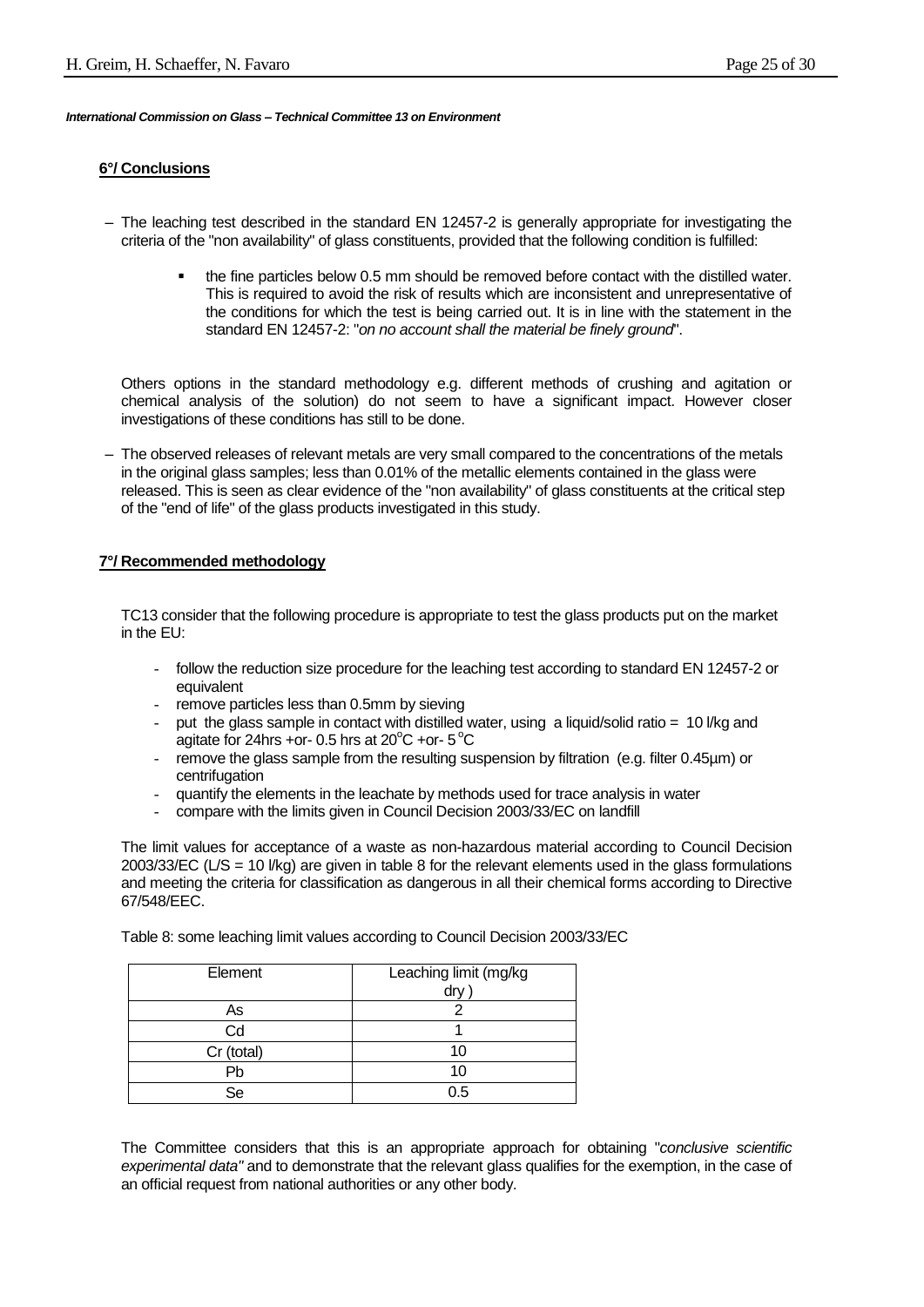Current list of TC 13 members:

- Mr Hugues Abensour, Saint-Gobain Conceptions Verrières (France)
- Prof. Dr.Ir. Ruud G. C. Beerkens, TNO Science and Industry ( Netherlands )
- Mr Lucien Belmonte, Abividro (Brazil )
- Ing. Petr Beranek, Glass Service Inc. ( Czech Republic)
- Mrs Dilek Bolcan, Şişecam (Turkey )
- Mr Nicola Favaro, Stazione Sperimentale del Vetro (Italy)
- 
- Mr Karlheinz Gitzhofer, HVG (Germany )<br>– Dr Thomas Huenlich, Schott AG (German<br>– Dr Andreas Kasper, Saint-Gobain Sekurit – Dr Thomas Huenlich, Schott AG (Germany)
- Dr Andreas Kasper, Saint-Gobain Sekurit ( Germany)
- Mr Denis Lalart, Arc International (France )
- Mr Gyorgy Liptak, GE Consuler and Industrial (Hungary)
- Mr C. Philip Ross, GICI (USA)
- Mr Etienne Sénéchal, Arc International (France)
- Dr Simon Slade, NSG ( UK )
- Mr John Stockdale, British Glass Manufacturers' Confederation ( UK )
- Mr H. van Limpt, TNO Science and Industry (The Netherlands )
- Dr G. Van Marcke de Lummen, AGC Glass Europe ( Belgium )**[chairman]**

#### **For correspondence**

Mr Denis LALART [\(denis.lalart@arc-intl.com\)](mailto:denis.lalart@arc-intl.com), or Mr Etienne SENECHAL [\(etienne.senechal@arc-intl.com\)](mailto:etienne.senechal@arc-intl.com) Arc International - 41, Avenue Général de Gaulle 62510 Arques (France)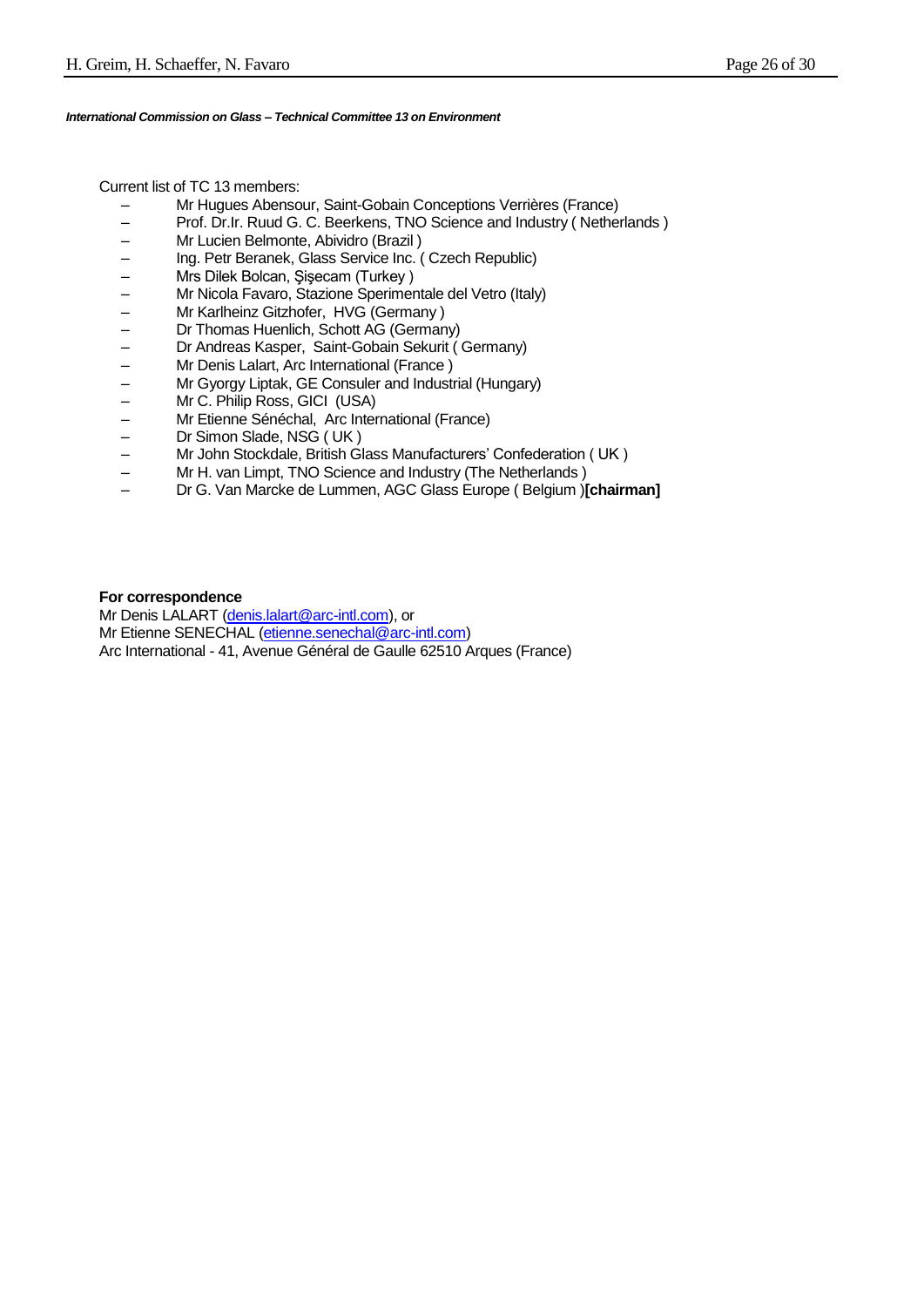# ANNEX part 1

| <b>Black Soda Lime Glass</b> |  |
|------------------------------|--|
| Particle Size 0 to 4 mm      |  |

|                       | Laboratory |         |             |       |        |        |         |       |            |          |  |  |
|-----------------------|------------|---------|-------------|-------|--------|--------|---------|-------|------------|----------|--|--|
|                       | A          | B       | $\mathbf C$ | D     | E      | F      | G       | H     |            | J        |  |  |
| As<br>(mg/kg)         | < 0.1      | < 0.5   | < 0.0075    | < 0.1 | < 0.5  |        | < 0.1   | < 0.1 | 0.018      | 0.001    |  |  |
| Ba<br>(mg/kg)         | 0.2        | <1      | 0.07        | < 0.1 | 0.6    |        | 0.06    | 0.02  | ${}_{0.2}$ | 0.19     |  |  |
| Cd<br>(mg/kg)         | < 0.1      | < 0.02  | < 0.01      | < 0.1 | < 0.1  | < 0.01 | < 0.01  | < 0.1 | < 0.01     | < 0.001  |  |  |
| Cr (total)<br>(mg/kg) | 0.1        | < 0.1   | 0.14        | < 0.1 | < 0.1  | < 0.06 | 0.16    | 0.016 |            | 0.09     |  |  |
| Cu<br>(mg/kg)         | < 0.1      | < 0.1   | 0.21        | < 0.1 | < 0.1  | < 0.07 | < 0.2   | < 0.1 | ${}_{0.2}$ | 0.014    |  |  |
| Hg<br>(mg/kg)         | < 0.1      | < 0.005 | < 0.0001    | < 0.1 | < 0.2  |        | < 0.005 |       | < 0.005    | < 0.0003 |  |  |
| Mo<br>(mg/kg)         | < 0.1      | < 0.5   | < 0.01      | < 0.1 | < 0.2  |        | < 0.05  | < 0.1 | < 0.05     | < 0.01   |  |  |
| Ni<br>(mg/kg)         | < 0.1      | < 0.1   | 0.023       | < 0.1 | < 0.5  | < 0.06 | < 0.02  | 0.030 | < 0.01     | 0.011    |  |  |
| Pb<br>(mg/kg)         | < 0.1      | < 0.1   | 0.009       | < 0.1 | $<$ 1  | < 0.01 | < 0.1   | < 0.5 | < 0.01     | 0.004    |  |  |
| Sb<br>(mg/kg)         | < 0.1      | < 0.01  | < 0.01      | < 0.1 | < 0.2  |        | < 0.2   |       | 0.053      |          |  |  |
| <b>Se</b><br>(mg/kg)  | < 0.1      | < 0.05  | < 0.01      | < 0.1 | $<$ 1  |        | < 0.2   |       | < 0.02     |          |  |  |
| Zn<br>(mg/kg)         | < 0.1      | 0.130   | < 0.05      | < 0.1 | < 0.05 | 0.13   | < 0.1   | < 0.2 | ${}_{0.2}$ | < 0.01   |  |  |
| pH                    | 9.8        | 9.9     | 10.2        |       | 8.9    |        | 6.5     | 9.5   |            |          |  |  |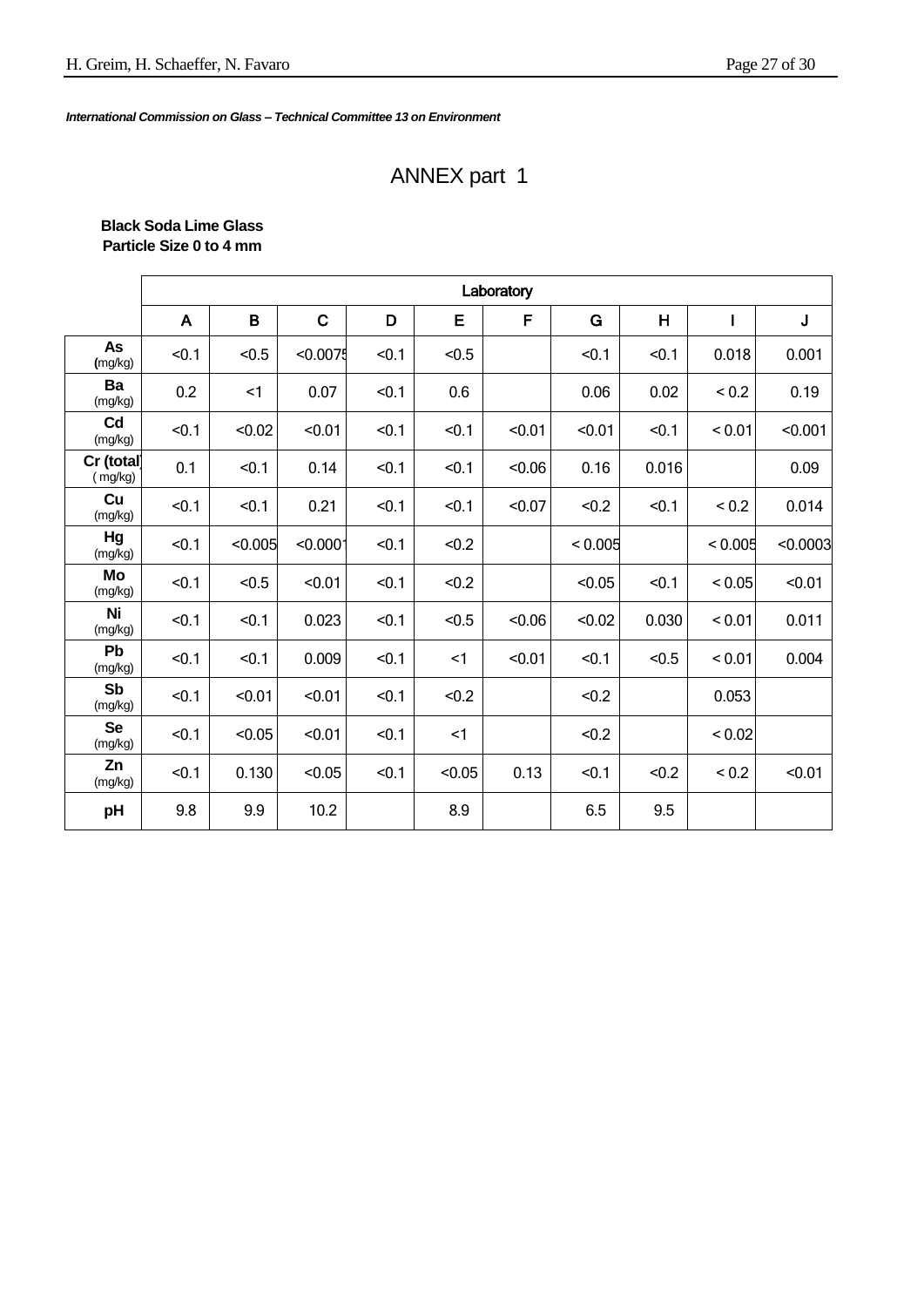# ANNEX part 2

#### **Black Soda Lime Glass Particle Size 0.5 to 4 mm**

|                       | Laboratory   |         |             |       |        |         |         |        |            |             |  |  |  |
|-----------------------|--------------|---------|-------------|-------|--------|---------|---------|--------|------------|-------------|--|--|--|
|                       | $\mathsf{A}$ | B       | $\mathbf C$ | D     | E      | F       | G       | H      | L          | $\mathsf J$ |  |  |  |
| As<br>(mg/kg)         | < 0.1        | < 0.5   | < 0.0075    | < 0.1 | < 0.5  |         | < 0.1   | < 0.1  | 0.015      | < 0.001     |  |  |  |
| Ba<br>(mg/kg)         | < 0.1        | $<$ 1   | 0.05        | < 0.1 | 0.350  |         | 0.03    | 0.017  | ${}_{0.2}$ | 0.04        |  |  |  |
| Cd<br>(mg/kg)         | < 0.1        | < 0.02  | < 0.01      | < 0.1 | < 0.1  | < 0.01  | < 0.01  | < 0.1  | < 0.01     | < 0.001     |  |  |  |
| Cr (total)<br>(mg/kg) | < 0.1        | 0.13    | 0.14        | < 0.1 | < 0.1  | $-0.06$ | 0.07    | 0.02   |            | 0.02        |  |  |  |
| Cu<br>(mg/kg)         | < 0.1        | < 0.1   | 0.15        | < 0.1 | < 0.1  | < 0.07  | < 0.2   | < 0.1  | ${}_{0.2}$ | 0.006       |  |  |  |
| Hg<br>(mg/kg)         | < 0.1        | < 0.005 | < 0.0001    | < 0.1 | < 0.2  |         | < 0.005 |        | < 0.005    | < 0.00025   |  |  |  |
| Mo<br>(mg/kg)         | < 0.1        | < 0.5   | < 0.01      | < 0.1 | < 0.2  |         | < 0.05  | < 0.1  | < 0.05     | < 0.001     |  |  |  |
| Ni<br>(mg/kg)         | < 0.1        | < 0.1   | 0.02        | < 0.1 | < 0.5  | < 0.06  | < 0.02  | 0.01   | < 0.01     | 0.004       |  |  |  |
| Pb<br>(mg/kg)         | < 0.1        | < 0.1   | 0.015       | < 0.1 | $<$ 1  | < 0.01  | < 0.1   | < 0.5. | < 0.01     | < 0.001     |  |  |  |
| <b>Sb</b><br>(mg/kg)  | < 0.1        | < 0.01  | < 0.01      | < 0.1 | < 0.2  |         | < 0.2   |        | 0.029      |             |  |  |  |
| <b>Se</b><br>(mg/kg)  | < 0.1        | < 0.05  | < 0.01      | < 0.1 | $<$ 1  |         | < 0.2   |        | < 0.02     |             |  |  |  |
| Zn<br>(mg/kg)         | < 0.1        | < 0.1   | < 0.05      | < 0.1 | < 0.05 | 0.11    | < 0.1   | < 0.2  | ${}_{0.2}$ | < 0.01      |  |  |  |
| pH                    | 9.6          | 9.5     | 9.8         |       | 8.7    |         | 6.3     | 8.7    |            |             |  |  |  |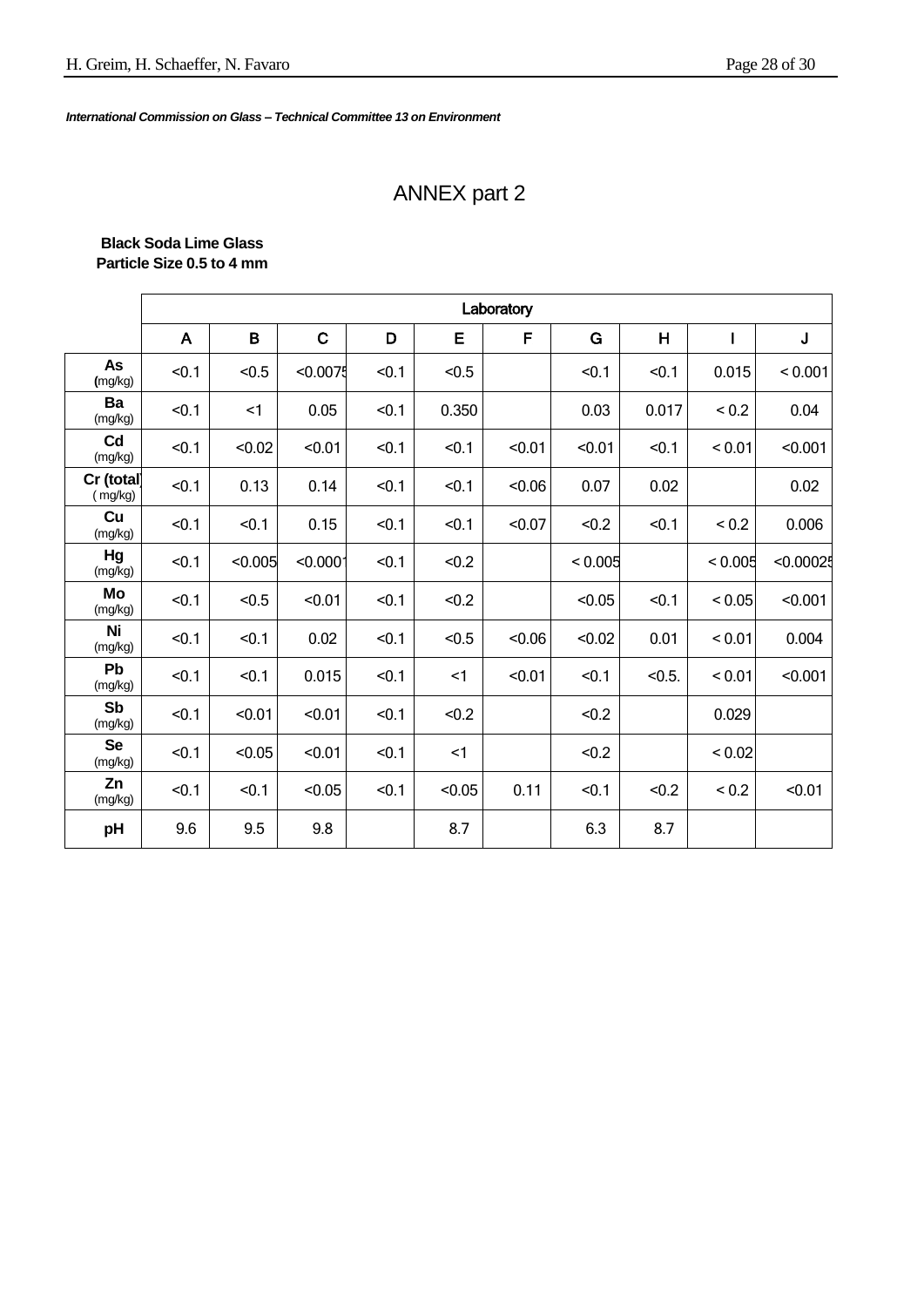# ANNEX part 3

#### **Glass Ceramics Particle Size 0 to 4 mm**

|                           | Laboratory   |         |             |       |          |        |         |       |             |  |  |  |
|---------------------------|--------------|---------|-------------|-------|----------|--------|---------|-------|-------------|--|--|--|
|                           | $\mathsf{A}$ | B       | $\mathbf C$ | D     | E        | F      | G       | H     | $\mathbf I$ |  |  |  |
| As<br>(mg/kg)             | < 0.1        | < 0.5   | < 0.0075    | < 0.1 | < 0.5    |        | < 0.1   | < 0.1 | 0.005       |  |  |  |
| Ba<br>(mg/kg)             | 0.4          | 1.27    | 1.5         | < 0.1 | 1.1      | 0.034  | 0.53    | 2.7   | ${}_{0.2}$  |  |  |  |
| C <sub>d</sub><br>(mg/kg) | < 0.1        | < 0.02  | < 0.01      | < 0.1 | < 0.1    | < 0.01 | < 0.01  | < 0.1 | < 0.01      |  |  |  |
| Cr (total<br>(mg/kg)      | < 0.1        | < 0.1   | < 0.01      | < 0.1 | < 0.1    | < 0.15 | < 0.02  | < 0.1 |             |  |  |  |
| Cu<br>(mg/kg)             | < 0.1        | < 0.1   | 0.62        | < 0.1 | < 0.1    | < 0.1  | < 0.2   | 0.2   | ${}_{0.2}$  |  |  |  |
| Hg<br>(mg/kg)             | < 0.1        | < 0.005 | < 0.000     | < 0.1 | < 0.2    |        | < 0.005 |       | < 0.005     |  |  |  |
| Mo<br>(mg/kg)             | < 0.1        | < 0.5   | 0.02        | < 0.1 | < 0.2    |        | < 0.05  | < 0.1 | < 0.05      |  |  |  |
| Ni<br>(mg/kg)             | < 0.1        | < 0.1   | < 0.02      | < 0.1 | < 0.5    | < 0.06 | < 0.02  | < 0.1 | < 0.01      |  |  |  |
| Pb<br>(mg/kg)             | 0.1          | < 0.1   | 0.02        | < 0.1 | $\leq$ 1 | < 0.01 | < 0.1   | < 0.5 | < 0.01      |  |  |  |
| Sb<br>(mg/kg)             | < 0.1        | < 0.01  | 0.09        | 0.050 | < 0.2    |        | < 0.2   |       | 0.033       |  |  |  |
| <b>Se</b><br>(mg/kg)      | < 0.1        | < 0.05  | < 0.01      | < 0.1 | <1       |        | < 0.2   |       | < 0.02      |  |  |  |
| Zn<br>(mg/kg)             | < 0.1        | 0.5     | 0.72        | < 0.1 | 15.      | < 0.05 | 0.4     | 1.4   | ${}_{0.2}$  |  |  |  |
| pH                        | 8.5          | 8.2     | 8.8         |       | 8.5      |        | 6.7     | 4.8   |             |  |  |  |